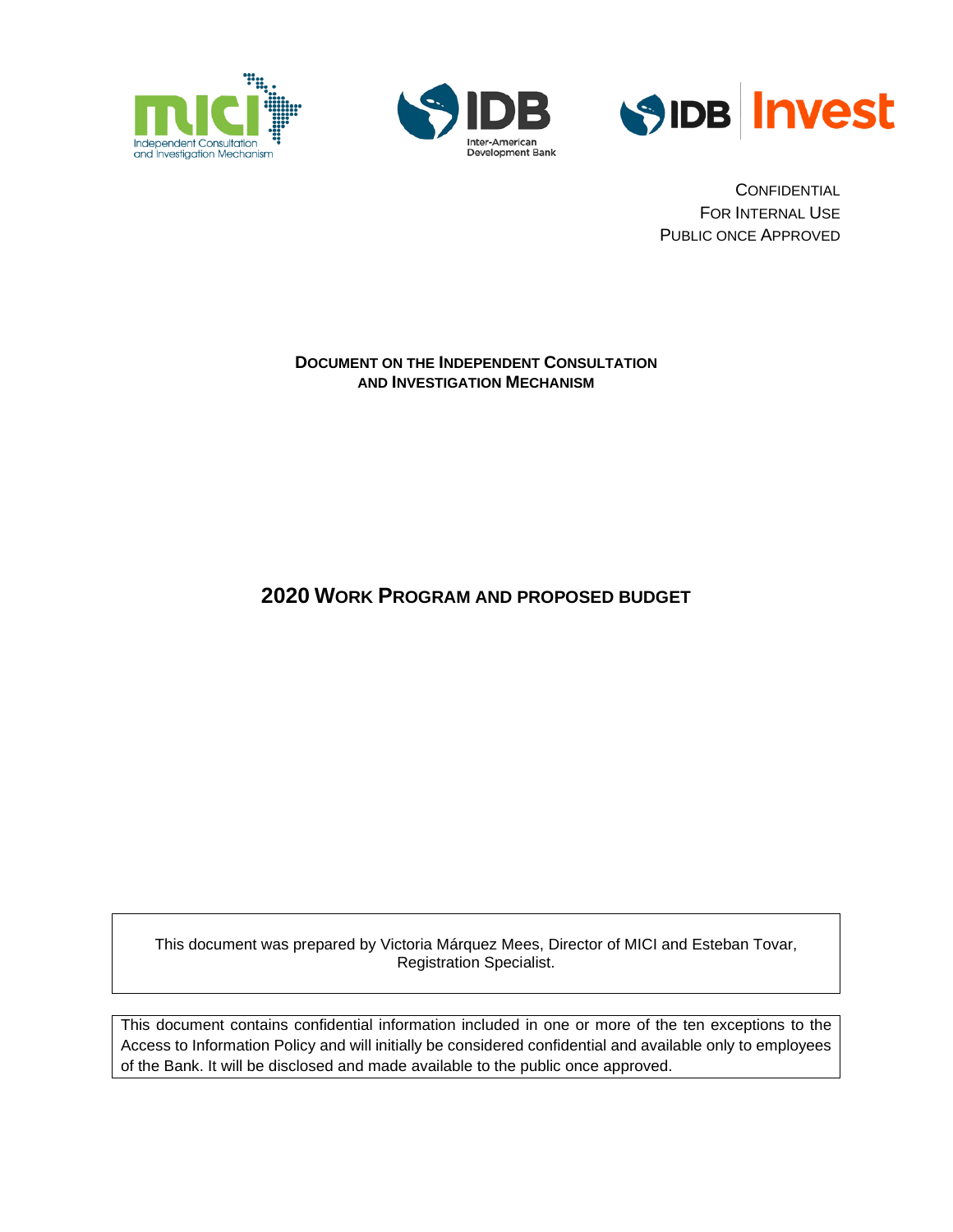# The Independent Consultation and Investigation Mechanism

# 2020 Work Program and proposed budget

## **Table of Contents**

| $1_{-}$                     |
|-----------------------------|
| $\mathcal{P}_{\mathcal{C}}$ |
| 3.                          |
|                             |
| $1_{-}$                     |
| $\mathcal{P}_{\mathcal{C}}$ |
| 3.                          |
| $\mathbf{4}_{\cdot}$        |
|                             |
|                             |
|                             |
|                             |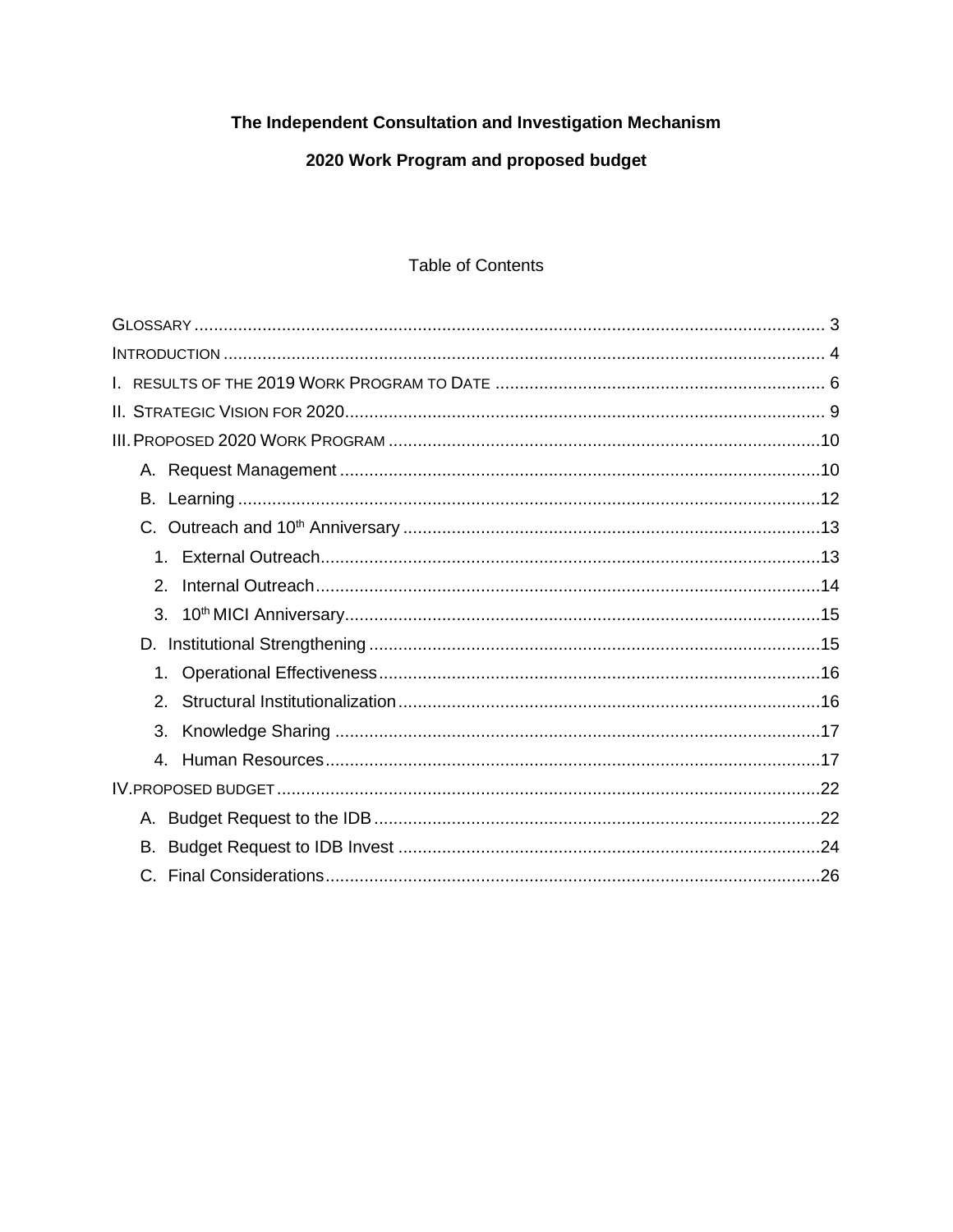#### **Annexes**

- I Requests managed between January 1-October 15, 2019
- II 2020 Expenditure Budget Proposal and comparison to the Approved 2019 Budget (confidential)

#### **ELECTRONIC LINKS**

- 1. [2019 Work Program and Proposed Budget for IDB Group Institutions](http://www.iadb.org/document.cfm?id=EZSHARE-525549286-327)
- 2. Criteria for Accessing the Contingency Fund (confidential)
- 3. Quarterly Financial and Activities Report First Quarter 2019 (confidential)
- 4. Quarterly Financial and Activities Report Second Quarter 2019 (confidential)
- 5. [MICI-IDB Public Registry](https://www.iadb.org/en/mici/idb-public-registry-chronological)
- 6. [MICI-IDB Invest Public Registry](https://www.iadb.org/en/mici/idb-invest-public-registry-chronological)
- 7. [MICI Intranet](https://idbg.sharepoint.com/sites/mici-es/) (internal use)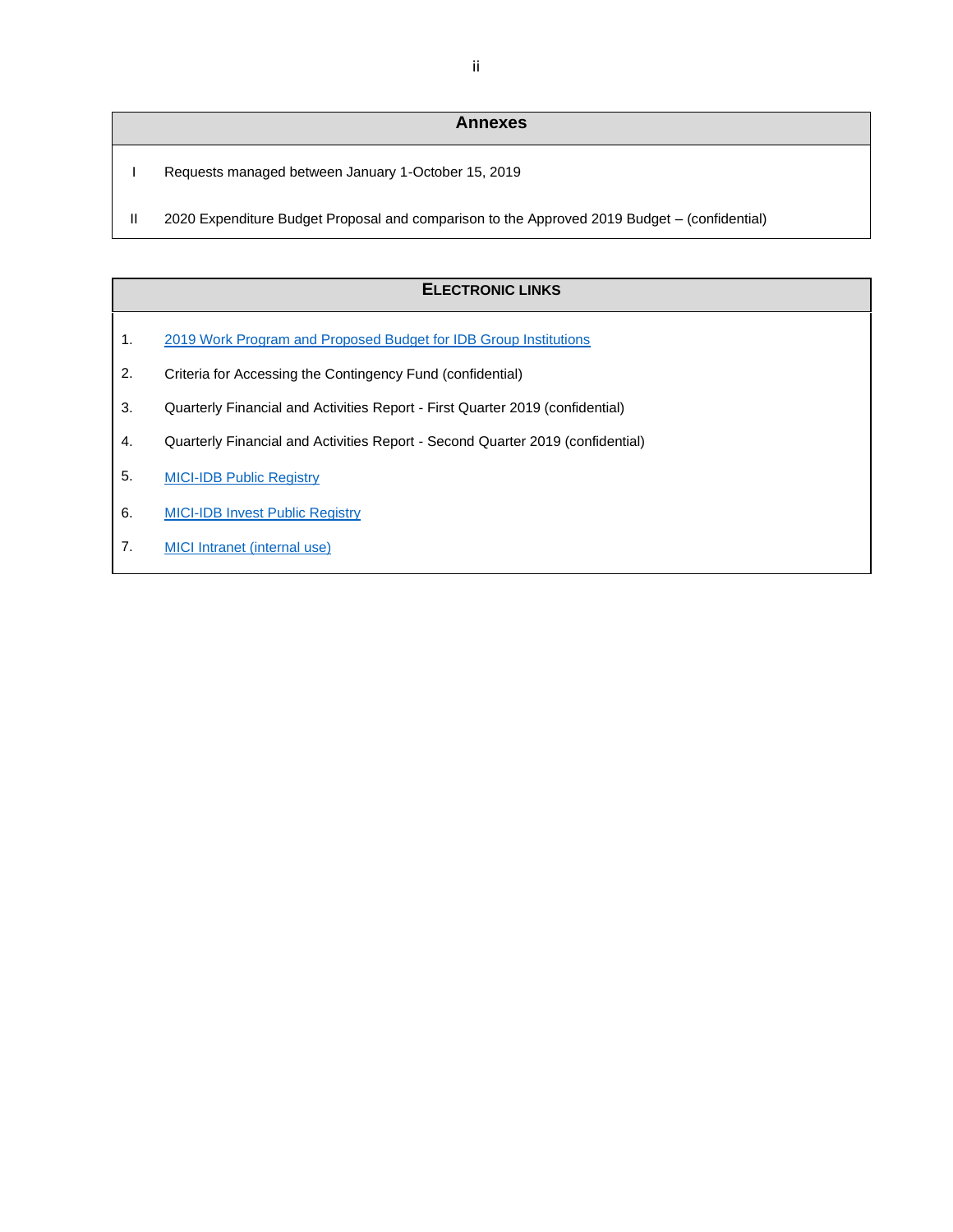## **GLOSSARY**

<span id="page-3-0"></span>

| <b>ACP</b>             | Administrative Services, Security, and Corporate Procurement Division.                                                                                                                                                                                                                                    |
|------------------------|-----------------------------------------------------------------------------------------------------------------------------------------------------------------------------------------------------------------------------------------------------------------------------------------------------------|
| <b>AUG</b>             | Office of the IDB Internal Auditor.                                                                                                                                                                                                                                                                       |
| <b>IDB</b>             | Inter-American Development Bank.                                                                                                                                                                                                                                                                          |
| <b>BDA</b>             | Budget and Administrative Services Department.                                                                                                                                                                                                                                                            |
| <b>BUFIPOL</b>         | Budget and Finance Policy Committee.                                                                                                                                                                                                                                                                      |
| <b>IIC</b>             | Inter-American Investment Corporation, now IDB Invest.                                                                                                                                                                                                                                                    |
| <b>CLC</b>             | Complementary Labor Costs.                                                                                                                                                                                                                                                                                |
| <b>COF</b>             | Country Office.                                                                                                                                                                                                                                                                                           |
| <b>IDB Group</b>       | Comprised by IDB, IDB Invest and MIF.                                                                                                                                                                                                                                                                     |
| HC                     | Head Count, term used to identify staff hired as full-time employees.                                                                                                                                                                                                                                     |
| <b>HRD</b>             | Human Resources Department.                                                                                                                                                                                                                                                                               |
| <b>IAMs</b>            | Independent Accountability Mechanisms of International Financial Institutions.                                                                                                                                                                                                                            |
| <b>ITE</b>             | Information Technology Department.                                                                                                                                                                                                                                                                        |
| <b>MICI</b>            | Independent Consultation and Investigation Mechanism.                                                                                                                                                                                                                                                     |
| <b>MBSI</b>            | Market-Based Salary Increase.                                                                                                                                                                                                                                                                             |
| <b>NLC</b>             | Non-Personnel Costs.                                                                                                                                                                                                                                                                                      |
| <b>OVE</b>             | Office of Evaluation and Oversight.                                                                                                                                                                                                                                                                       |
| <b>PEC</b>             | Policy and Evaluation Committee of the IDB's Board of Executive Directors.                                                                                                                                                                                                                                |
| <b>MICI-IDB Policy</b> | The Policy of the Independent Consultation and Investigation Mechanism of IDB<br>(document MI-47-6), which was approved by the Board of Executive Directors on<br>17 December 2014, has been in force as of that date and was revised in December<br>2015 to ensure consistency with the MICI-IIC Policy. |
| <b>MICI-IIC Policy</b> | The Policy of the Independent Consultation and Investigation Mechanism of the IIC<br>(document CII/MI-1-1), which was approved on 15 December 2015, has been in<br>force as of January 2016.                                                                                                              |
| <b>ROP</b>             | Relevant Operation Policies.                                                                                                                                                                                                                                                                              |
| <b>SLC</b>             | Staff Labor Costs.                                                                                                                                                                                                                                                                                        |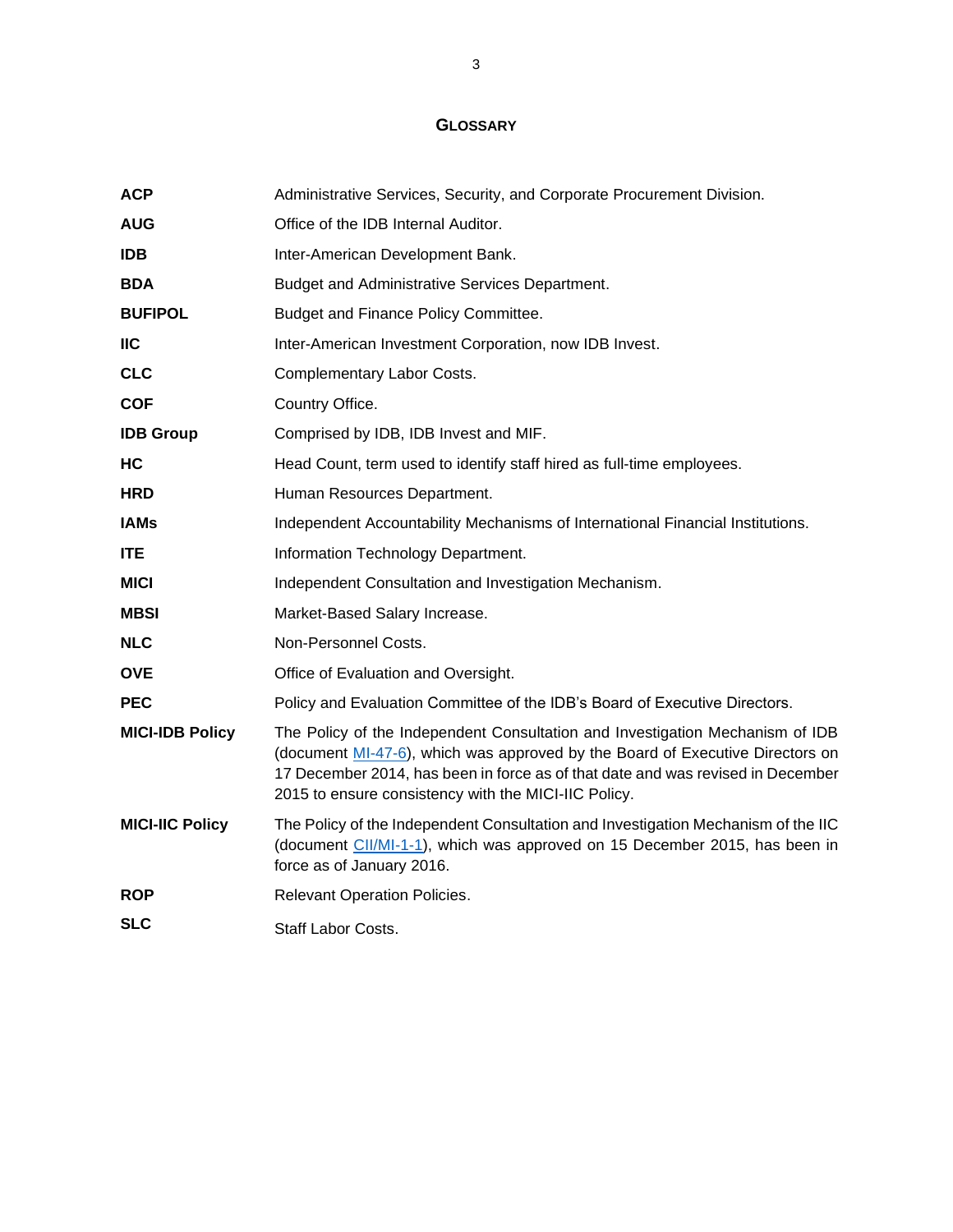#### **INTRODUCTION**

<span id="page-4-0"></span>This document presents the proposed 2020 MICI Work Program and Budget for IDB and IDB Invest for consideration by the pertinent Committees of both institutions. This proposal has been prepared in accordance with the MICI-IDB and MICI-IIC Policies (documents [MI-47-6](http://idbdocs.iadb.org/wsdocs/getdocument.aspx?docnum=40792853) and [CII/MI-](http://idbdocs.iadb.org/wsdocs/getdocument.aspx?docnum=40151002)[1-1,](http://idbdocs.iadb.org/wsdocs/getdocument.aspx?docnum=40151002) respectively), as well as with guidance provided in the "2020 Budget Call for the Preparation of the Program and Budget Proposal" document.

As done in previous years, the table below shows at a glance the scope of this proposal in numbers for Request Management, Learning, Outreach and Institutional Strengthening. It also presents the budget requirements for the implementation of the Program. The year 2020 is distinct from other years in that it marks the tenth anniversary of the establishment of the MICI. Throughout the year various activities will take place highlighting 10 years of accountability for the IDB Group.

Throughout the various sections of this document, proposed actions for 2020 are presented in detail in fulfillment of MICI's mandate and to mark its tenth anniversary. The program also addresses the evaluation of the MICI and the review h of the Environmental and Social Safeguards Policies and the Access to Information Policy of IDB and IDB Invest.

The 2019 Work Program and Proposed Budget is submitted for the consideration of the IDB and IIC Boards as follows.

### **Action requested of the Board of Executive Directors of IDB**

The IDB Board of Executive Directors is requested to consider and approve the Proposed 2020 Work Program and the corresponding budget required for its implementation.

### **Action requested of the Board of Executive Directors of IIC**

The Board of Executive Directors of IIC is requested to approve the Proposed 2020 Work Program and the corresponding budget required for its implementation.

In accordance with the provisions of the MICI-IDB and MICI-IIC Policies, the Mechanism will report on the execution of the approved budget through the Activity and Financial Reports it issues on a quarterly basis.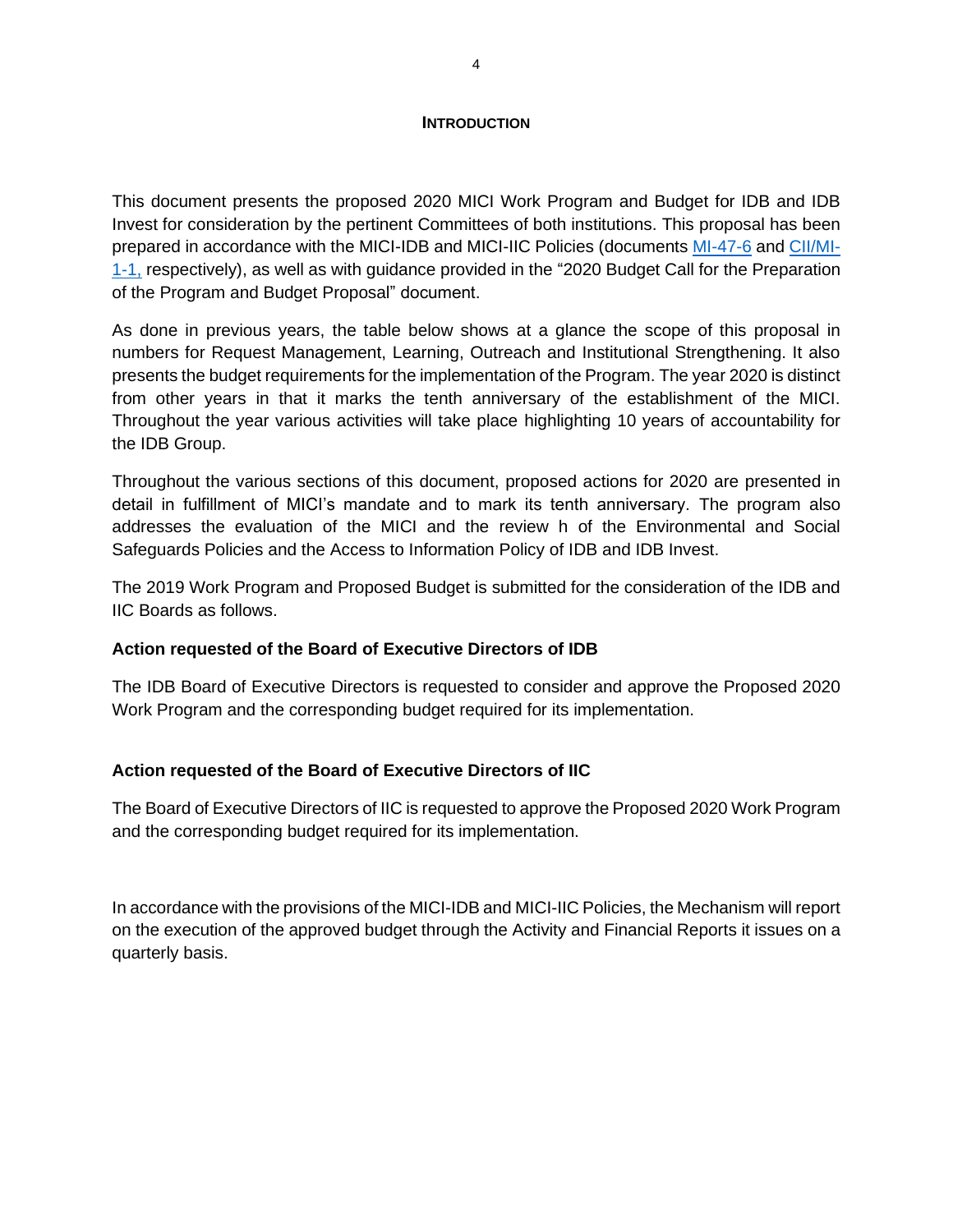## **The 2020 Work Program and Proposed Budget in Numbers**

#### **Request Management**

**25** Requests expected to be managed during 2020

- **12** new requests to be received (**10** for IDB; **2** for IDB Invest)
- **13** pending requests carried over from the previous year (**11** for IDB; **2** for IDB Invest)

#### **Learning**

**4** case briefs

- **1** technical note about Conflict Resolution
- **4** MICI Reflections products to be disseminated

### **External and Internal Outreach**

**22** external outreach activities

**15** internal outreach activities

# **10th Anniversary of MICI**

**2** special commemorative events (one-off basis)

- Launch of the American Mediation Congress
- 17<sup>th</sup> Annual Independent Accountability Mechanisms Meeting

### **Institutional Strengthening**

- Results of the independent review of the implementation of MICI-IDB and MICI-IIC Policies will be presented by OVE
- Modernization of IDB Group Safeguards Policies
- Human Resources
	- o August 2020 concludes the MICI Director's first 5-year period
	- $\circ$  The second half of 2020 marks the beginning of the recruitment process for the position of Compliance Review Coordinator.

### **Proposed IDB Budget**

Total Budget: **US\$ 2,607,477** - 0% real increase / 2% nominal increase

## **Proposed IDB Invest Budget**

Total Budget: **US\$ 603,721** - 0% real increase / 2% nominal increase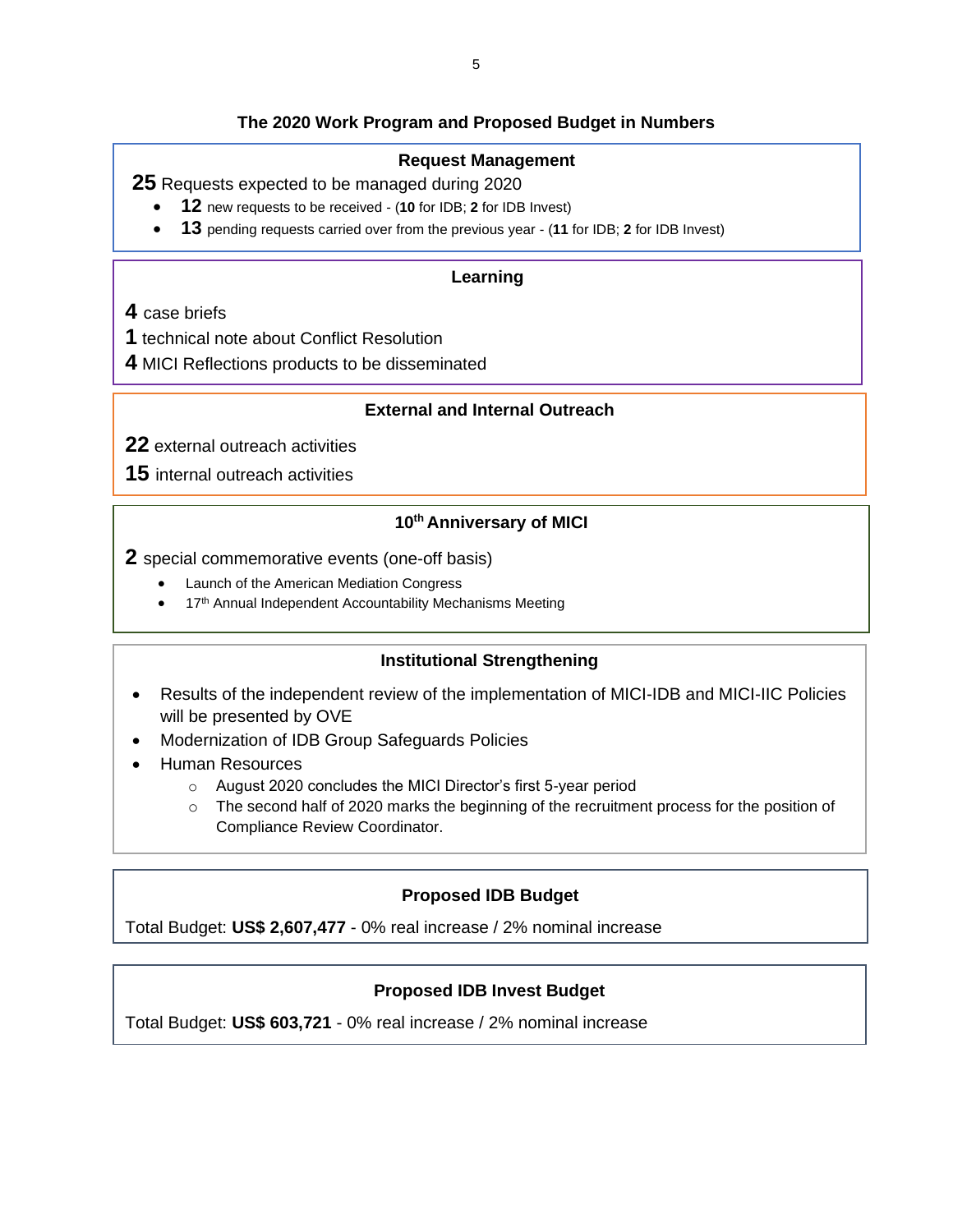#### **I. RESULTS OF THE 2019 WORK PROGRAM TO DATE**

- <span id="page-6-0"></span>1.1 2019 has been a very active year in terms of receiving requests, and internal and external outreach activities. Additionally, an administrative and budgetary audit of MICI conducted by AUG took place<sup>1</sup> and the OVE review process of MICI operations under the MICI-IDB and MICI-IIC Policies began<sup>2</sup>.
- 1.2 Furthermore, during this year, as part of a capital project, the MICI offices were transformed applying the open space concept with the valuable support of ACP colleagues. MICI has also worked directly with Information Technology Department and other offices that have functions similar to MICI, in order to implement a new computerized case management system.
- 1.3 The 2019 Program and Budget document approved by the IDB and IIC Boards of Executive Directors included goals and actions regarding request management, outreach, learning and institutional strengthening that for the most part have been met to this date. Below are the main results achieved through 2019 that can be compared to the commitments made as presented in figures 1 to 4 for each of the MICI work areas.
- 1.4 In Request Management has managed 22 requests to date (88% of the estimated goal for this year. See figure 1), with 12 new requests received during the year and 10 requests carried over from previous years. Regarding the 12 new requests received, only four have been deemed eligible (all IDB Requests), while the remainder (eight (8) Requests) have seen their processing concluded. With that said, of those Requests managed in the Consultation Phase during the period, two agreements were reached [\(MICI-BID-EC-2018-](https://www.iadb.org/en/mici/complaint-detail?ID=MICI-BID-EC-2018-0131)  $0131$ , [MICI-BID-AR-2019-0144\)](https://www.iadb.org/en/mici/complaint-detail?ID=MICI-BID-AR-2019-0144)<sup>3</sup> in shorter time periods than set forth in the Policy. Furthermore, monitoring for the first case entirely managed under the Policy approved in 2014 [\(MICI-BID-CR-2017-0125\)](https://www.iadb.org/en/mici/complaint-detail?ID=MICI-BID-CR-2017-0125) was successfully completed, and December will mark the culmination of the monitoring phase for the case [\(MICI-BID-BR-2011-019\)](https://www.iadb.org/en/mici/complaint-detail-2014?ID=MICI-BR-2011-019%20&nid=24684) in Brazil, which is the last from the 2010 Policy legacy portfolio. The active portfolio expected at the end of 2019 consists of four (4) Requests under monitoring of agreements and two (2) in Consultation Phase process.
- 1.5 With respect to the Compliance Review Phase, two (2) investigations regarding IDB Invest operations were approved in 2019 [\(MICI-CII-GU-2018-0136,](https://www.iadb.org/en/mici/request-detail-iic?ID=MICI-CII-GU-2018-0136&nid=23508) [MICI-CII-CO-2018-0133\)](https://www.iadb.org/en/mici/request-detail-iic?ID=MICI-CII-CO-2018-0133&nid=23506), two (2) recommendations to not investigate were presented [\(MICI-BID-CO-20180133](https://www.iadb.org/en/mici/request-detail-iic?ID=MICI-CII-CO-2018-0133&nid=23506) and [MICI-BID-BR-2019-0142\)](https://www.iadb.org/en/mici/complaint-detail?ID=MICI-BID-BR-2019-0142), and the investigation stage for the case [MICI-BID-CH-2017-](https://www.iadb.org/en/mici/complaint-detail?ID=MICI-BID-CH-2017-0115)

<sup>1</sup> The AUG report states that MICI is operating in accordance with the IDB administrative and budgetary policies and procedures and has the necessary checks and balances for proper management.

<sup>&</sup>lt;sup>2</sup> For more information please refer to the Approach Paper of the Evaluation of the Independent Consultation and Investigation Mechanism, OVE [\(RE-542\)](http://idbdocs.iadb.org/wsdocs/getdocument.aspx?docnum=EZSHARE-189869251-1656)

<sup>&</sup>lt;sup>3</sup> It is worth noting that in December 2018 a case agreement was reached with regard to the Caracol Industrial Park Project [\(MICI-BID-HA-2017-0114\)](https://www.iadb.org/en/mici/complaint-detail?ID=MICI-BID-HA-2017-0114), which was reported to the Board of Executive Directors in January 2019. With this agreement a total of three (3) agreements would have been reached in this 12-month period.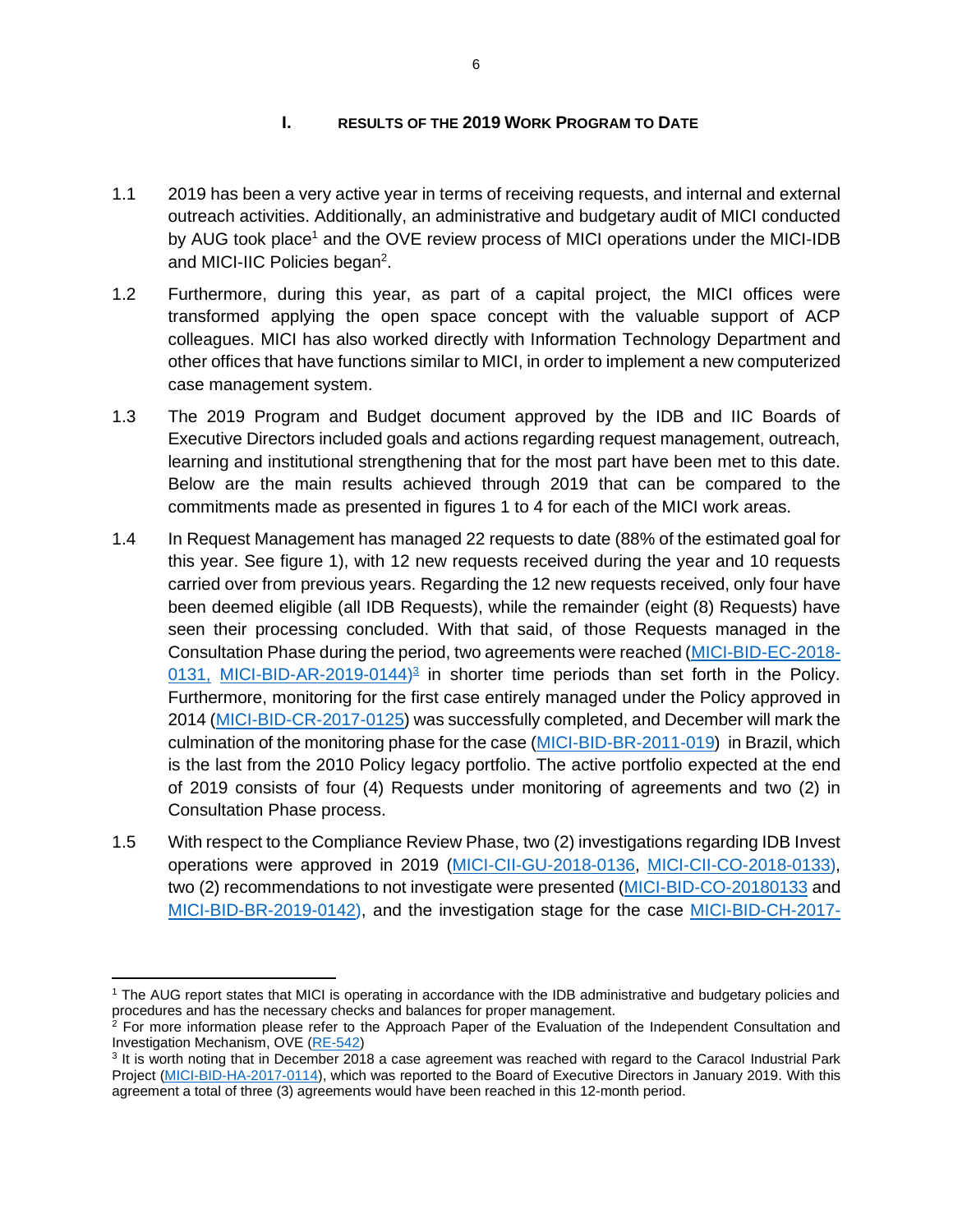[0115](https://www.iadb.org/en/mici/complaint-detail?ID=MICI-BID-CH-2017-0115) was completed<sup>4</sup>. For this case the consideration of the Compliance Review Report is expected for the first quarter of 2020 as well as the start of the monitoring stage for f the case [MICI-BID-PR-2016-0101,](https://www.iadb.org/en/mici/complaint-detail?ID=MICI-BID-PR-2016-0101) which is awaiting the Management Action Plan.

## **Figure 1 Target Goals for the 2019 Work Program and Budget Request Management<sup>5</sup>**

**25** requests estimated to be managed during 2019

- **15** new requests to be received (**12** for IDB; **3** for IDB Invest)
- **10** active transferred from the previous year (**8** for IDB; **1 or 2** for IDB Invest)
- 1.6 With respect to Learning, during the second year of the *MICI Reflections Program*, reflection sessions on the draft note on cases managed in the Consultation Phase. The final version includes changes that incorporate recommendations made during these sessions. A knowledge note was produced and disseminated that provides several tools available to accountability mechanisms and their respective institutions for case management involving reprisal risks. However, given the workload on cases and other areas, it has not been possible to fully meet the goals set forth in this area, but it is expected that at least one more technical note will be completed before the end of the year. (See Figure 2).

# **Figure 2 Target Goals for the 2019 Work Program and Budget Learning<sup>6</sup>**

**2** new knowledge products

- Development of **2** new knowledge products
- Dissemination of **4** products created in 2018
- 1.7 In Internal and External Outreach, the goals set have been surpassed (see figure 3). As regards Internal Outreach, to date 16 virtual/face-to-face events have taken place to make the Mechanism known among staff of IDB and IDB Invest. In addition, the MICI Intranet content [\(http://mici\)](http://mici/) was updated in response to suggestions and recommendations from several areas of the Bank.
- 1.8 In the area of External Outreach, we have organized or participated in 25 events for promoting access. We have been on-site in Argentina, Barbados, Costa Rica, Ecuador and Washington. We participated virtually in events in Brazil, Chile and Honduras. Also new printed and video materials have been developed for promoting access.
- 1.9 Sharing best practices and management experiences with other financial institutions has been a continuous process for MICI in 2019, amongst which sessions with members of

<sup>4</sup> This investigation is being carried out in coordination with the International Finance Corporation (IFC) accountability mechanism, Office of the Compliance Advisor Ombudsman (CAO).

<sup>5</sup> Extract of the 2019 Work Program and Proposed Budget (available in the web links section)

<sup>6</sup> Extract of the 2019 Work Program and Proposed Budget (available in the web links section)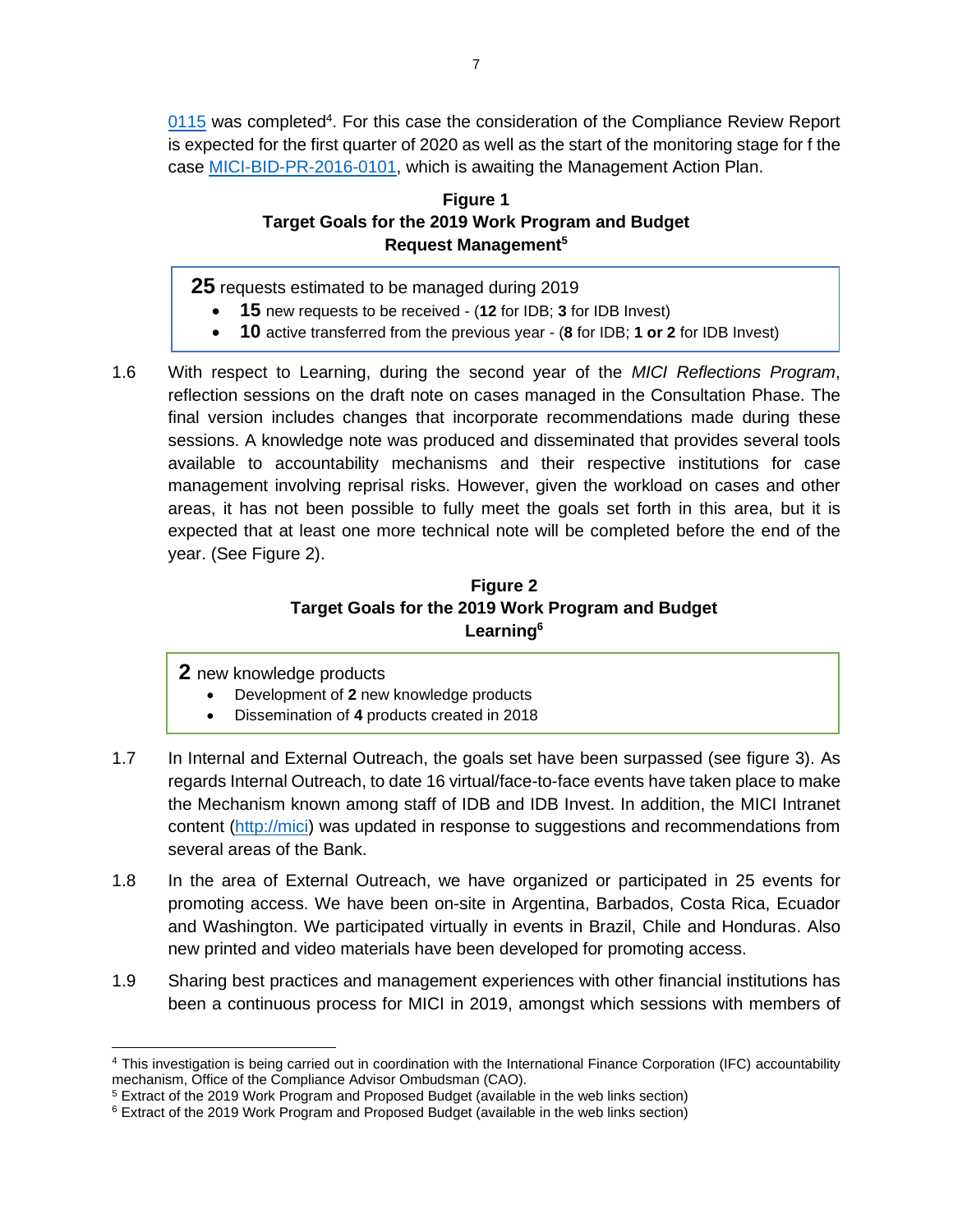the World Bank Board, as well as trainings for operations staff of the Asian Infrastructure Investment Bank (AIIB) and the New Development Bank can be underscored as well as sessions with other peer mechanisms and academia representatives.

1.10 As part of our best practice sharing, one highlight was the meeting MICI co-organized and hosted with the Office of the United Nations High Commissioner for Human Rights. This meeting was directed towards officials from several international financial institutions on the topic of managing the risk of reprisal in development finance and included the participation of Ms. Michelle Bachelet as the guest of honor.

## **Figure 3 Target Goals for the 2019 Work Program and Budget Outreach<sup>7</sup>**

**22** external outreach activities

- **15** face-to-face activities with members of civil society. Preliminary identification of Argentina, Barbados, Ecuador and Panama
- **7** virtual sessions with members of civil society
- **12** internal outreach activities
	- Participation in IDB and IDB Invest information sessions
	- Face-to-face sessions at COF with IDB and IDB Invest
	- WebEx Sessions
- 1.11 In the area of Institutional Strengthening, the selection process for the position approved by the Board took place and it is expected that the selected candidate, who currently works as a consultant, will start in this new role in January 2020.
- 1.12 In 2019, the Roster of Compliance Review Experts was revamped and MICI Guidelines for Managing Cases at Risk of Reprisal were developed. A task that is still pending is moving forward with the update of the Administrative Manual as promised in the program proposal.
- 1.13 As mentioned above, the MICI evaluation (paragraph 1.1) has begun. And in the audit undertaken by AUG MICI also received positive marks.
- 1.14 Finally, but just as important, close support has been provided to Management during the modernization process of IDB Group's safeguards, through the sharing of experiences and systemic elements identified in cases managed by MICI.

<sup>7</sup> Extract of the 2019 Work Program and Proposed Budget (available in the web links section)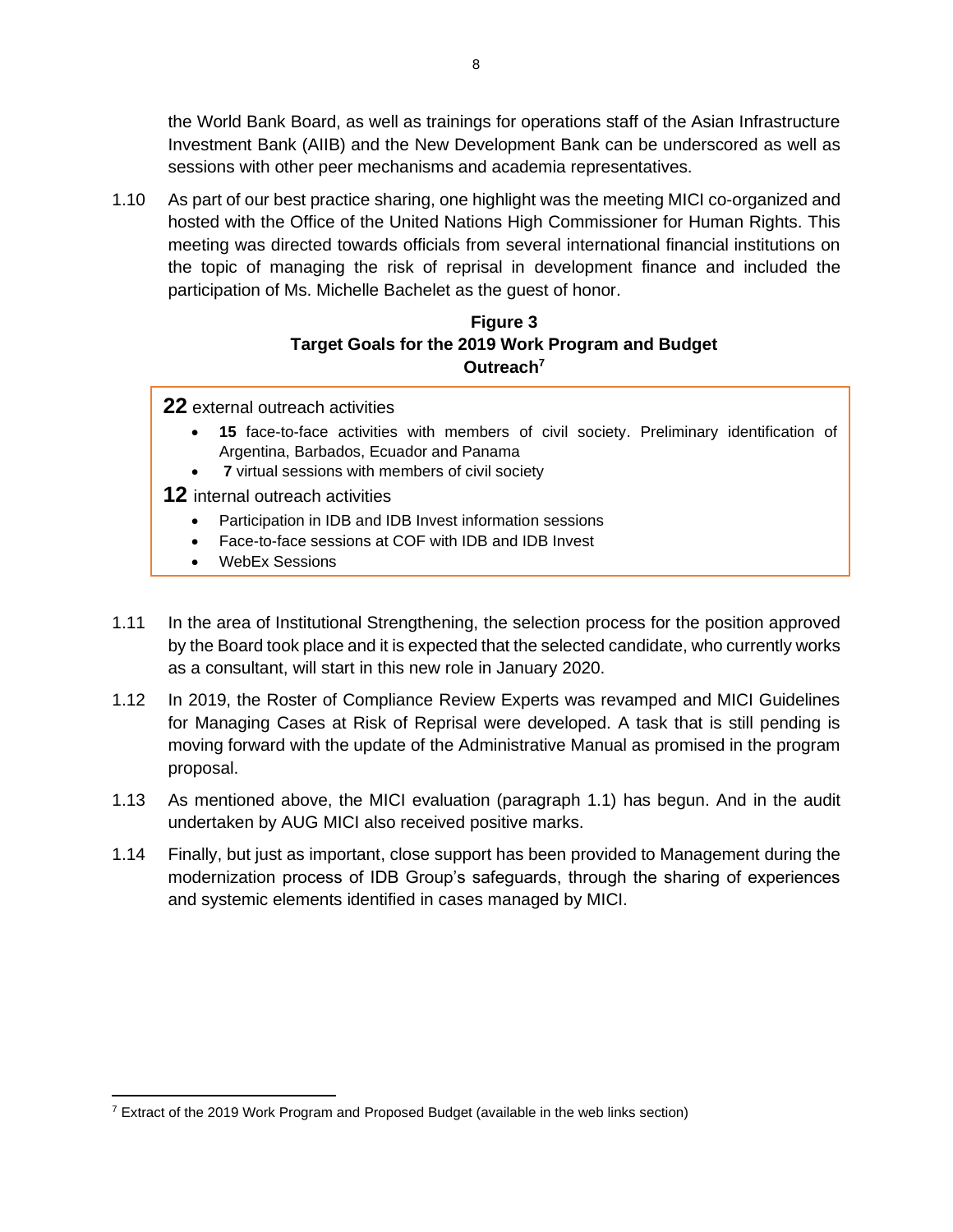## **Figure 4 Target Goals for the 2019 Work Program and Budget Institutional Strengthening<sup>8</sup>**

- <span id="page-9-0"></span>• Approval request for **1** additional HC to achieve the goal established in 2017
- Independent Assessment by OVE of the Implementation of the MICI-IDB and MICI-IIC Policies
- Administration Manual Update

## **II. STRATEGIC VISION FOR 2020**

- 2.1 Consistent with the priorities of the IDB Group<sup>9</sup> for 2020, the MICI Work Program is intended to contribute to improvements in transparency and accountability, working under the maxim of greater efficiency without compromising its effectiveness.
- 2.2 The year 2020 marks 10 years of existence for MICI. In February 2010, the Executive Directors approved the first MICI Policy that created a new mechanism that would not only conduct investigations but also carry out dispute resolution processes, thereby opening avenues for addressing complaints from communities potentially affected by operations of the IDB Group. A mechanism operating with greater transparency and capacity, reporting directly to the Board of Executive Directors. The 2010-2020 period has been marked by its building, learning, improving and consolidating. Consequently, the 2020 Program will mark a commemorative year for the MICI, showcasing in both its everyday activities and special events the results of MICI's 10 years of work in all the different facets related to its mandate.
- 2.3 Under this strengthening vision, the results from the OVE evaluation of MICI will provide guidance to the Boards of Executive Directors of both IDB and IIC to maintain, adjust and innovate the Policies of MICI as necessary.
- 2.4 And also, of a transformational nature to MICI's remit, will the completion of the modernization process for the Social and Environmental Safeguards of IDB and IDB Invest, the coming into force of the Access to Information Policy of IDB Invest and the eventual approval of an IDB revised Access to Information Policy.
- <span id="page-9-1"></span>2.5 These improvement processes will require investments in time and financial resources to publicize changes to communities with potential complaints and ensure that the MICI team strengthens its management capabilities.

<sup>&</sup>lt;sup>8</sup> Extract of the 2019 Work Program and Proposed Budget (available in the web links section)

<sup>&</sup>lt;sup>9</sup> [2020 Budget Call for the Preparation of the Program and Budget Proposal](https://idbg.sharepoint.com/teams/ez-MICI/admin/BudgetPlanningandExecution/Fiscal%20Year%202020/Planning%202020/2020%20Budget%20Call%20-%20Distributed%20to%20VPs%20and%20STC%20-%20FINAL.pdf) document.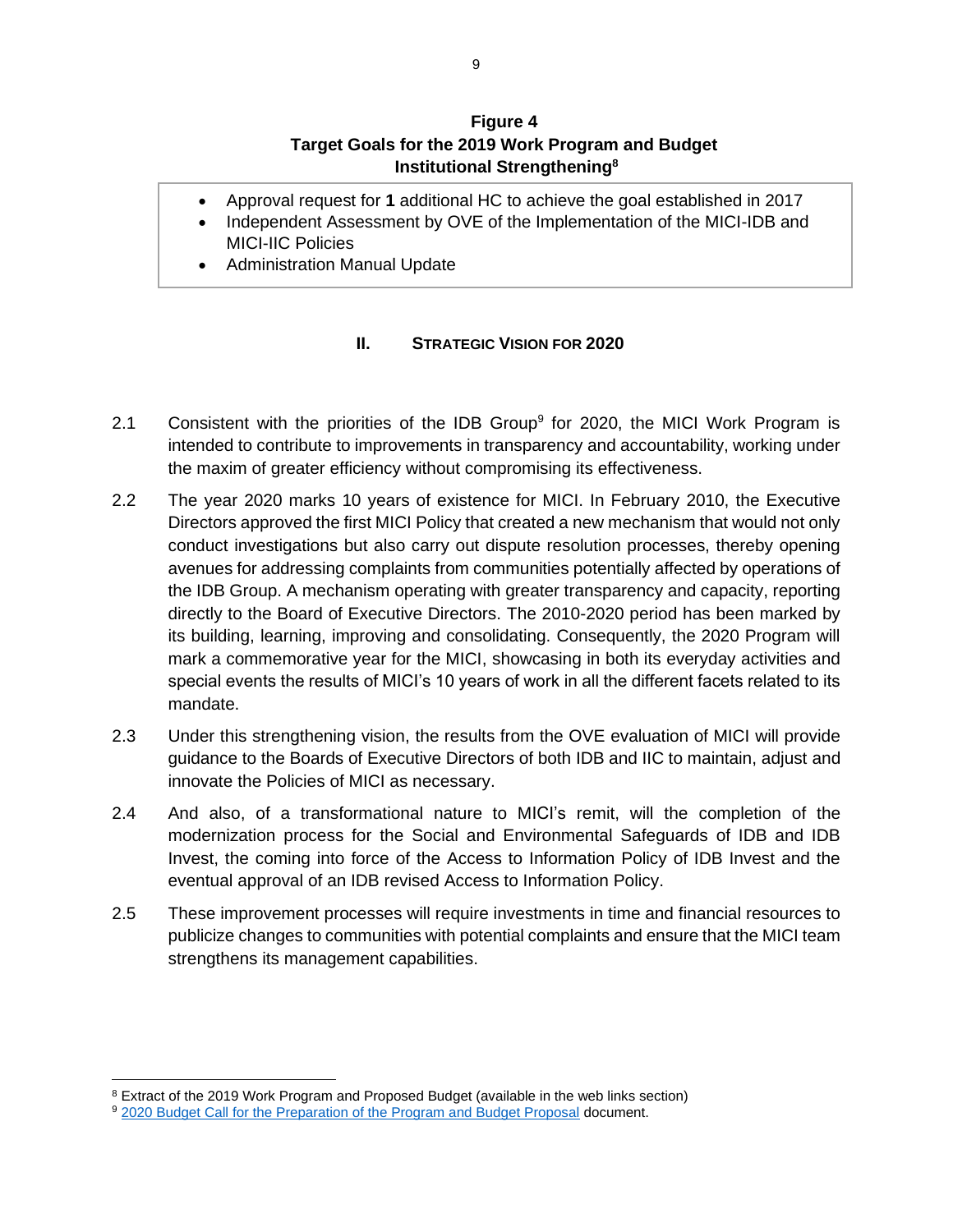## **III. PROPOSED 2020 WORK PROGRAM**

- 3.1 The following MICI program proposal for 2020 has been made based on the strategic vision presented in the previous section and includes activities to be carried out in four areas:
	- A. Request Management
	- B. Learning
	- C. Outreach and the 10<sup>th</sup> Anniversary of MICI
	- D. Institutional Strengthening
- 3.2 This Program covers all the Group's institutions and includes joint activities to create synergies as well as activities specific to each institution. This complementarity is also reflected in the proposed budget, which allocates funding in two areas: that of IDB, which includes personnel costs and costs associated with activities within the MICI mandate for the IDB and IDB LAB; and that of IDB Invest, which includes costs associated with activities related to the provision of services to this institution by MICI.
- 3.3 It is in this spirit that the following function-specific program and budget proposal is submitted for consideration by the Board of Executive Directors of the IDB through its PEC and BUFIPOL Committees, and for consideration by the Board of Executive Directors of the IIC through the Board of Executive Directors Committee:

## **A. Request Management**

<span id="page-10-0"></span>3.4 The 2020 Proposed Work Program considers the management of an estimated total of **25 Requests** throughout the year: **12 new requests** (10 for IDB and 2 for IDB Invest) to be received during 2020 and **13 carried over** (9 for IDB and 2 for IDB Invest) as active cases from 2019. See Figure 5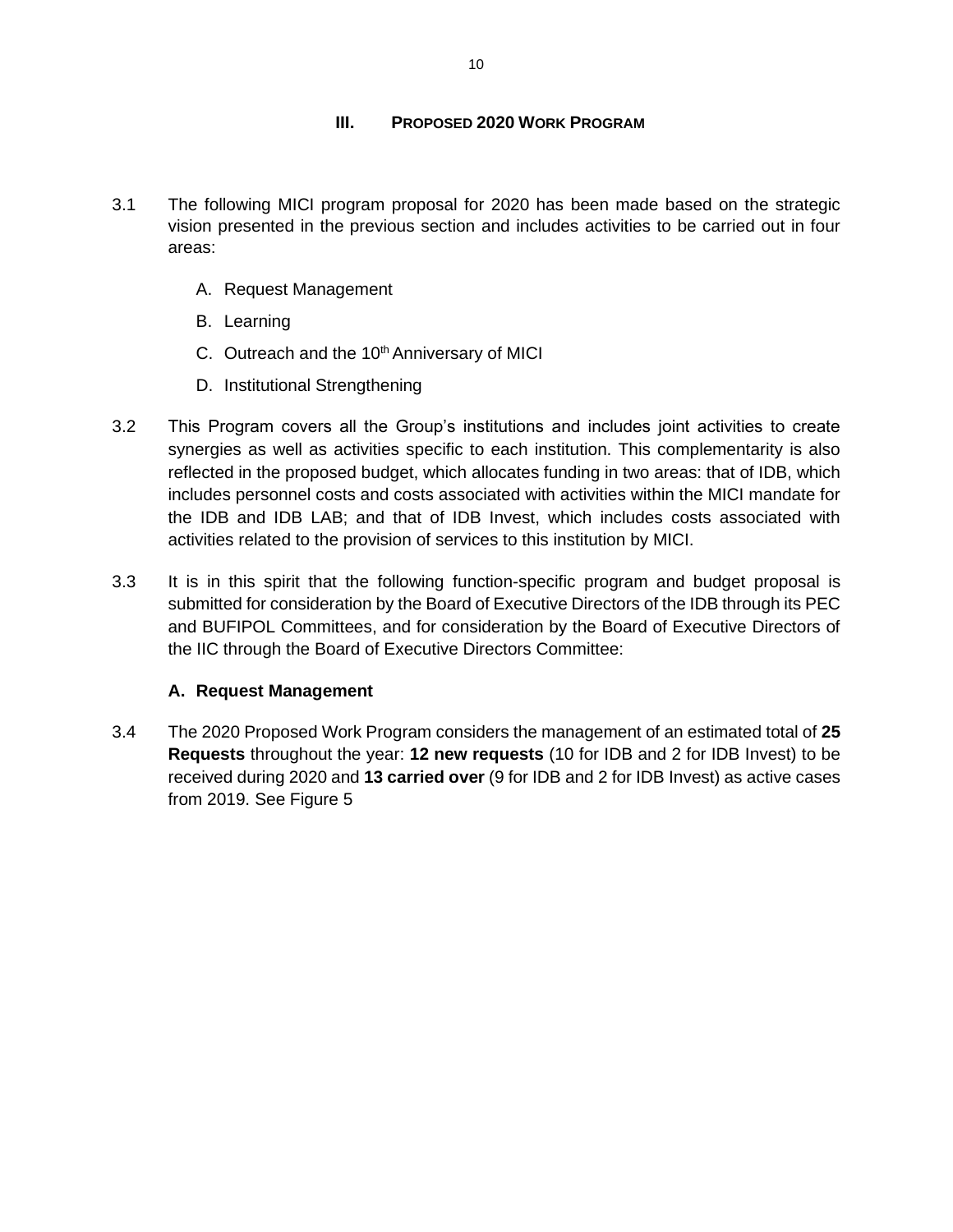

**Note:** Light blue is used to identify IDB Requests and orange is used to identify IDB Invest Requests.

3.5 This estimate is created using the following elements: (1) the portfolio of active cases that are expected to be carried over to 2020 (see Table 1), and (2) the pattern the Mechanism has observed over the last four years. It is important to note that we do not foresee changes in this behavior during 2020.

| <b>Request Management Portfolio of Pending Requests to be Transferred</b>                                                         |                                                                                                                                      |                                               |                                             |  |  |  |  |
|-----------------------------------------------------------------------------------------------------------------------------------|--------------------------------------------------------------------------------------------------------------------------------------|-----------------------------------------------|---------------------------------------------|--|--|--|--|
| <b>Request Number</b>                                                                                                             | <b>Project</b>                                                                                                                       | <b>Anticipated status at</b><br>year-end 2019 | <b>Anticipated</b><br>management in<br>2020 |  |  |  |  |
|                                                                                                                                   | <b>CONSULTATION PHASE</b>                                                                                                            |                                               |                                             |  |  |  |  |
| MICI-PE-2015-0094                                                                                                                 | Rural Land Titling & Registration<br>Project in Peru - Third Phase<br>$(PTRT-3)$<br>(3370/OC-PE)                                     | Monitoring of<br>agreements                   | Closure                                     |  |  |  |  |
| <b>MICI-BID-HA-2017-</b><br>0114                                                                                                  | Productive Infrastructure Program<br>(2552/GR-HA<br>2779/GR-HA and others)                                                           |                                               | Monitoring of<br>agreements                 |  |  |  |  |
| MICI-BID-EC-2018-<br>0131                                                                                                         | Program for the Reconstruction of<br>Electricity Infrastructure in Areas<br>Affected by the Earthquake in<br>Ecuador<br>(3906/OC-EC) | Monitoring of<br>agreements                   | Monitoring of<br>agreements                 |  |  |  |  |
| Program for Production and Tourism<br>MICI-BID-AR-2019-<br>Infrastructure in the Province of Rio<br>0144<br>Negro<br>(2491/OC-AR) |                                                                                                                                      | Monitoring of<br>agreements                   | Closure                                     |  |  |  |  |
| $MOM$ DID AD 0040                                                                                                                 | Reconquista River Sanitation                                                                                                         | .                                             | .                                           |  |  |  |  |

Monitoring of agreements

Monitoring of agreements

Environmental Program - Request III (3256/OC-AR)

[MICI-BID-AR-2019-](https://www.iadb.org/en/mici/complaint-detail?ID=MICI-BID-AR-2019-0148) [0148](https://www.iadb.org/en/mici/complaint-detail?ID=MICI-BID-AR-2019-0148)

**Table 1 Request Management Portfolio of Pending Requests to be Transferred**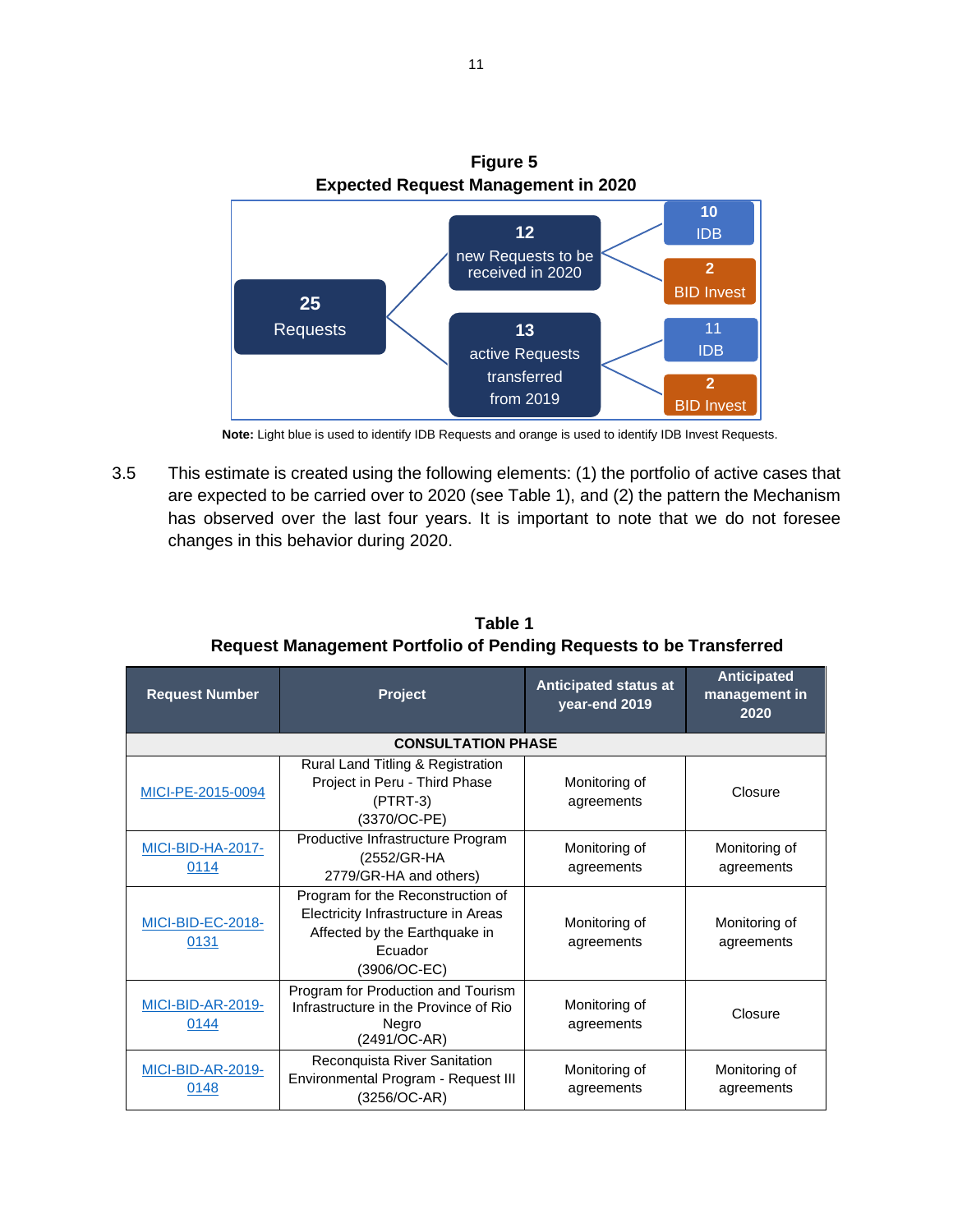| <b>Request Number</b>            | Project                                                                                                                    |                                                             | <b>Anticipated</b><br>management in<br>2020    |
|----------------------------------|----------------------------------------------------------------------------------------------------------------------------|-------------------------------------------------------------|------------------------------------------------|
| MICI-BID-AR-2019-<br>0150        | Comprehensive Improvement<br>Project for the General Roca<br>Railway: Constitución Line - La<br>Plata<br>(2982/OC-AR)      | Monitoring of<br>agreements                                 | Monitoring of<br>agreements                    |
|                                  | <b>COMPLIANCE REVIEW STAGE</b>                                                                                             |                                                             |                                                |
| MICI-PR-BID-2016-<br>0101        | Downtown Redevelopment,<br>Modernization of Metropolitan Public<br>Transport, Gov't Offices<br>(2419/OC-PR and 2420/BL-PR) |                                                             | Monitoring of<br><b>Action Plan</b>            |
| <b>MICI-BID-CH-2017-</b><br>0115 | Alto Maipo Hydroelectric Power<br>Project<br>(3008A/OC-CH and 3008B/OC-CH)                                                 | Under investigation                                         | Consideration of<br><b>Verification Report</b> |
| <b>MICI-CII-CO-2018-</b><br>0133 | Ituango Hydroelectric Plant<br>$(11794-04)$                                                                                | <b>Under investigation</b>                                  | <b>Under investigation</b>                     |
| <b>MICI-CII-GU-2018-</b><br>0136 | San Mateo S.A. Generator and San<br>Andres S.A. Generator<br>(GU3794A-01 and GU3798A-01)                                   | <b>Under investigation</b>                                  | <b>Under investigation</b>                     |
| MICI-BID-BR-2019-<br>0142        | Urban Development Program in São<br>José dos Campos - Request III<br>(2323/OC-BR)                                          | Preparing<br>Recommendation for<br><b>Compliance Review</b> | Pending<br>determination                       |

Requests related to IDB Invest operations.

3.6 In sum and using case management figures from previous years as proxy, for **IDB** a total of 21 Requests would be managed in 2020, 10 new requests and 11 requests carried over from previous years. In the case of **IDB Invest**, it is predicted that we will manage four (4) Requests, two (2) new requests and two (2) requests carried over from previous years. Of the total new Requests to be received, we could expect four (4) or five (5) to be registered, of which two (2) or three (3) would be declared eligible.

## **B. Learning**

- <span id="page-12-0"></span>3.7 The MICI Reflections Program aims to encourage institutional reflection based on the evidence and experience from the management of MICI cases which might then help strengthen the work of the IDB Group and its mission.
- 3.8 To this end, MICI works on three (3) fronts: first, creating knowledge products; second, organizing a space for institutional exchange in close cooperation with the Management of IDB and IDB Invest; and third, utilizing these same knowledge products to maintain an ongoing dialogue with civil society organizations and sister institutions to promote greater awareness of our work throughout the Latin American and Caribbean Region.
- 3.9 In 2020, as part of the commemoration of the tenth anniversary of MICI, the Program will work on three fronts: (1) publish technical notes on registration, eligibility and verification of compliance that distill the experience of 10 years of operation; (2) produce a concept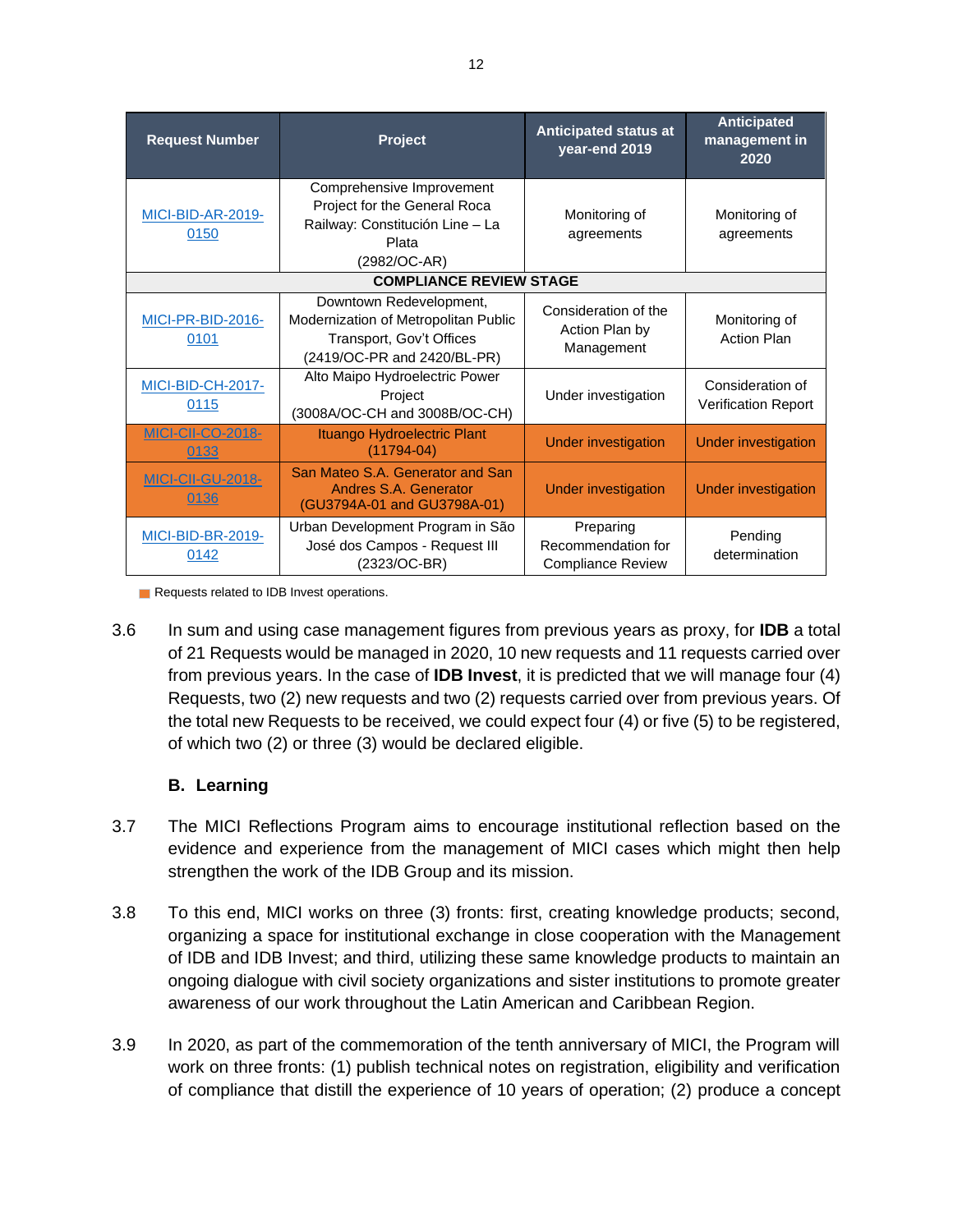note about dispute resolution in the context of high levels of environmental and social conflict; and (3) produce and internally disseminate four (4) short case briefs that compile the main lessons learned from specific cases.

3.10 Figure 6 shows the planning by quarter based on deliverable products. Times are merely indicative and subject to the workload of the team.

| <b>First Quarter</b>                                                                                                                                                                                                                          | <b>Second Quarter</b>                                                                                                                                                                                                                              |
|-----------------------------------------------------------------------------------------------------------------------------------------------------------------------------------------------------------------------------------------------|----------------------------------------------------------------------------------------------------------------------------------------------------------------------------------------------------------------------------------------------------|
| Publication and dissemination of the<br>technical note about the registration and<br>eligibility stage.<br>Publication of a concept note about<br>Dispute Resolution in the Context of High<br>Levels of Environmental and Social<br>Conflict | 1 Case Brief<br>Publication and dissemination of the<br>$\bullet$<br>technical note about the Compliance<br>Review Phase, its findings and their<br>institutional impact.<br>Publication and dissemination of the<br>first technical note of 2019. |
| <b>Third Quarter</b><br>2 Case Briefs<br>Publication<br>dissemination<br>and<br>∩f<br>technical note regarding the Application<br>of MICI-IDB and MICI-IIC Policies.                                                                          | <b>Fourth Quarter</b><br>1 Case Brief.                                                                                                                                                                                                             |

### **Figure 6 MICI Reflections Program – Quarterly Planning 2020**

# <span id="page-13-0"></span>**C. Outreach and 10th Anniversary**

### **1. External Outreach**

<span id="page-13-1"></span>3.11 MICI's External Outreach work aims to promote access to the Mechanism among communities that are potentially affected by projects financed by the IDB Group. MICI continuously seeks out new strategies for publicizing the Mechanism in the Region and ensuring that communities interested in submitting a Request have accessible and clear information on the process, the requirements and possible outcomes.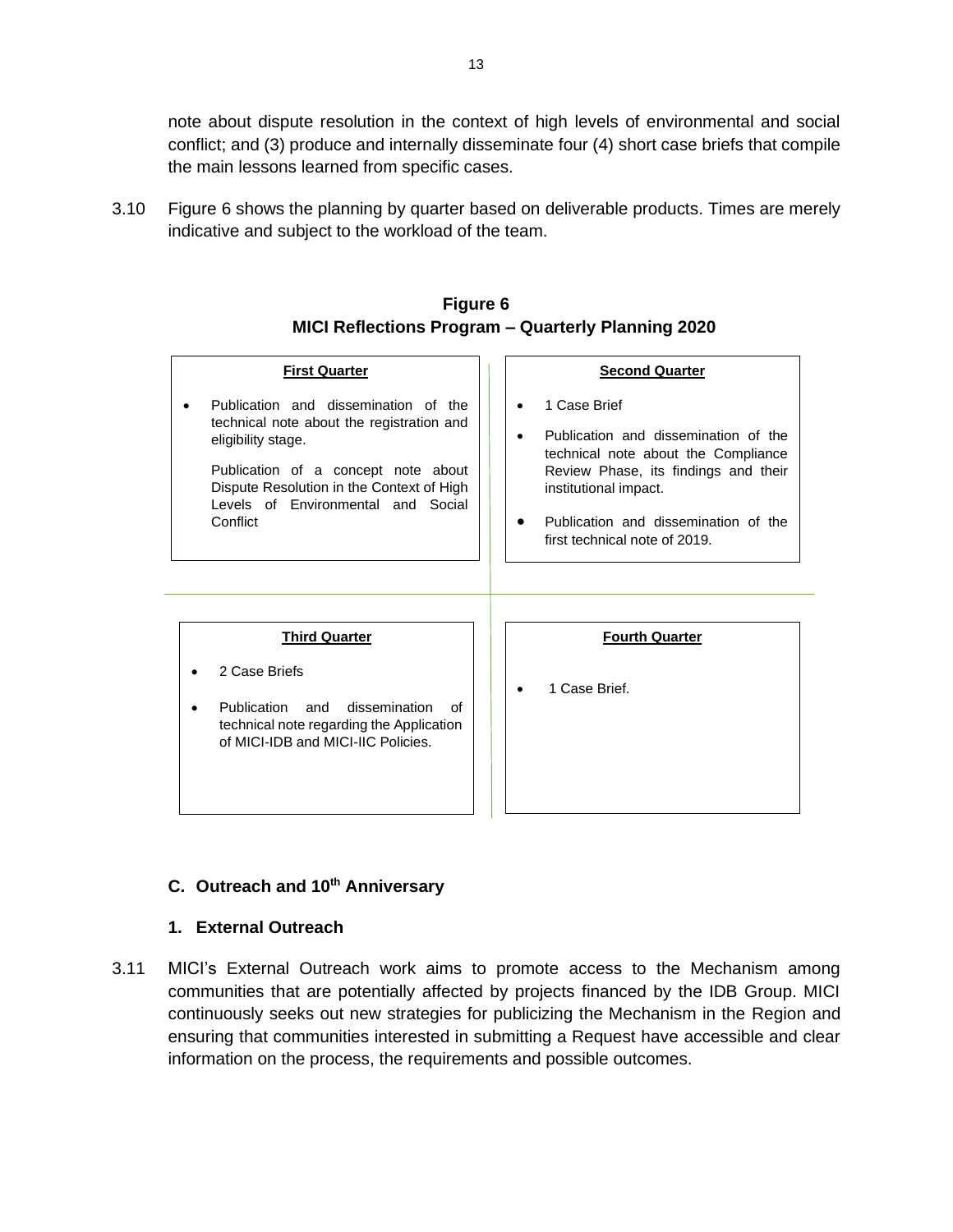3.12 External Outreach activities will be divided into face-to-face and virtual activities organized by MICI, targeting audiences related to the function of accountability and assistance to affected communities and participation in events relevant to the MICI mandate (14 scheduled events). Figure 7 shows the quarterly planning of external outreach actions envisaged for 2020.

## **Figure 7 External Outreach – Face-to-Face and Virtual Events Quarterly Planning 2020**

#### **First Quarter**

- Civil Society Virtual Session 2019 **Results**
- Civil Society Workshop Caribbean
- Civil Society Workshop Washington D.C., within the scope of sessions of the Inter-American Commission on Human Rights
- Executing Agencies Workshop **Caribbean**

#### **Second Quarter**

- Civil Society Workshop Washington D.C., during World Bank Spring Meetings
- **II American Mediation Congress**
- Civil Society Workshop Uruguay (to be confirmed)
- Civil Society Workshop Peru (to be confirmed)
- Participation in the 2020 IAIA Meeting - Seville

#### **Third Quarter**

- Regional Dialogue on Environmental Licensing – location to be confirmed
- Civil Society Workshop Central America (to be confirmed) Civil Society Meeting within the scope of the 17<sup>th</sup> Annual Accountability Mechanisms Meeting-Washington D.C.

#### **Fourth Quarter**

- Civil Society Workshop Washington D.C., within the scope of the World Bank Fall Meetings
- Participation in the United Nations Business and Human Rights Forum - Geneva
- Participation in Regional Forum on Social and Environmental Conflicts – location to be confirmed

### **2. Internal Outreach**

<span id="page-14-0"></span>3.13 The purpose of Internal Outreach is to familiarize IDB Group staff at Headquarters and COFs with the Mechanism's mandate in general and to provide information on the process and the various obligations it creates for those whose responsibilities make future involvement in a MICI case more likely.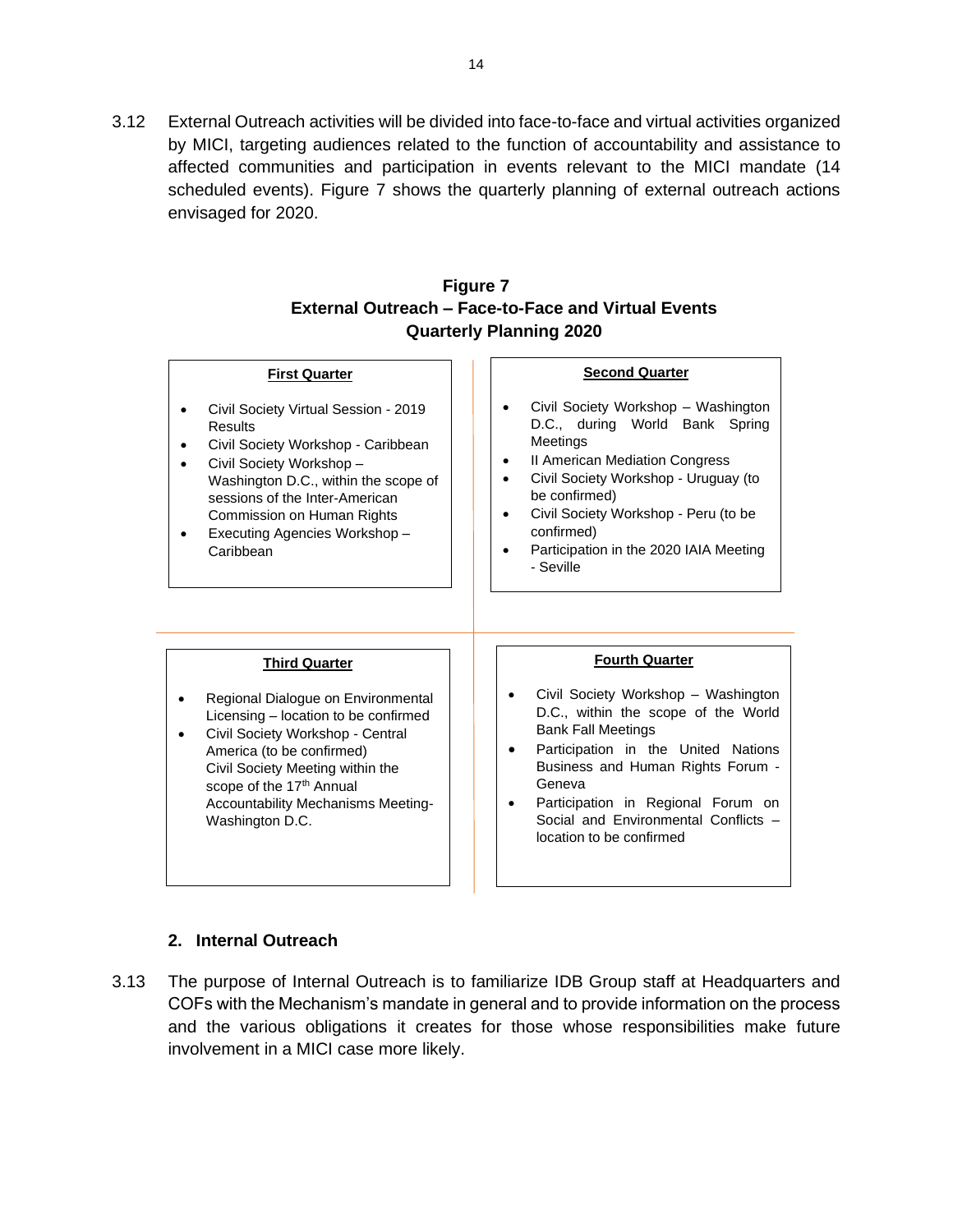- 3.14 For 2020, virtual sessions are set to continue. They will focus on the knowledge products from MICI Reflections and updating the MICI mandate based on the process for the Modernization of the Group's Safeguards Model. Likewise, MICI will continue to participate in onboarding sessions for new staff and Board members as it does every year.
- 3.15 Face-to-face sessions with IDB and IDB Invest staff in COFs will be promoted within the scope of case missions to the region.

## <span id="page-15-0"></span>**3. 10th MICI Anniversary**

- 3.16 The year 2020 marks the  $10<sup>th</sup>$  anniversary of the creation of the MICI, with 2 notable milestones: (1) the approval of the first MICI Policy by the Board of Executive Directors on February 17, 2010. (2) the start of operations for the Mechanism on September 9 of that same year.
- 3.17 In order to commemorate these two dates, MICI is proposing two (2) special events. The first event to take place in February is the launch of the American Congress on Mediation, which will include expert workshops, round tables and the presentation of knowledge products. The second event is the  $17<sup>th</sup>$  Annual Meeting of the Independent Accountability Mechanisms Network in Washington D.C. This will take place in September. This last activity was proposed to the Board of Executive Directors in the 2019 Work Program and Proposed Budget.<sup>10</sup> who welcomed having IDB host the meeting in 2020.
- 3.18 In both events we hope to be able to count on the active participation of Executive Directors and will be contacting each one individually to talk about this matter. Furthermore, we will coordinate with Management and civil society to ensure that the anniversary promotes greater knowledge about MICI and its contributions to the mission of the IDB Group.
- 3.19 In addition, as part of the celebration of the  $10<sup>th</sup>$  anniversary, each of the daily activities of the Mechanism will incorporate some sort of reference that alludes to the celebration fundamentally geared towards the promotion of access. At the beginning of the year the calendar of activities will be made public so that we can count on the participation of everyone in the IDB Group.

## **D. Institutional Strengthening**

<span id="page-15-1"></span>3.20 Following up on the goals established during the strategic planning process 2020 Vision that MICI completed in 2018, four (4) work areas were identified: operational effectiveness, structural institutionalization, knowledge exchange and human resources. The activities to be carried out during 2020 for each of the four areas are detailed below.

<sup>&</sup>lt;sup>10</sup> Paragraph 3.30 of the 2019 Work Program and Proposed Budget (see web links).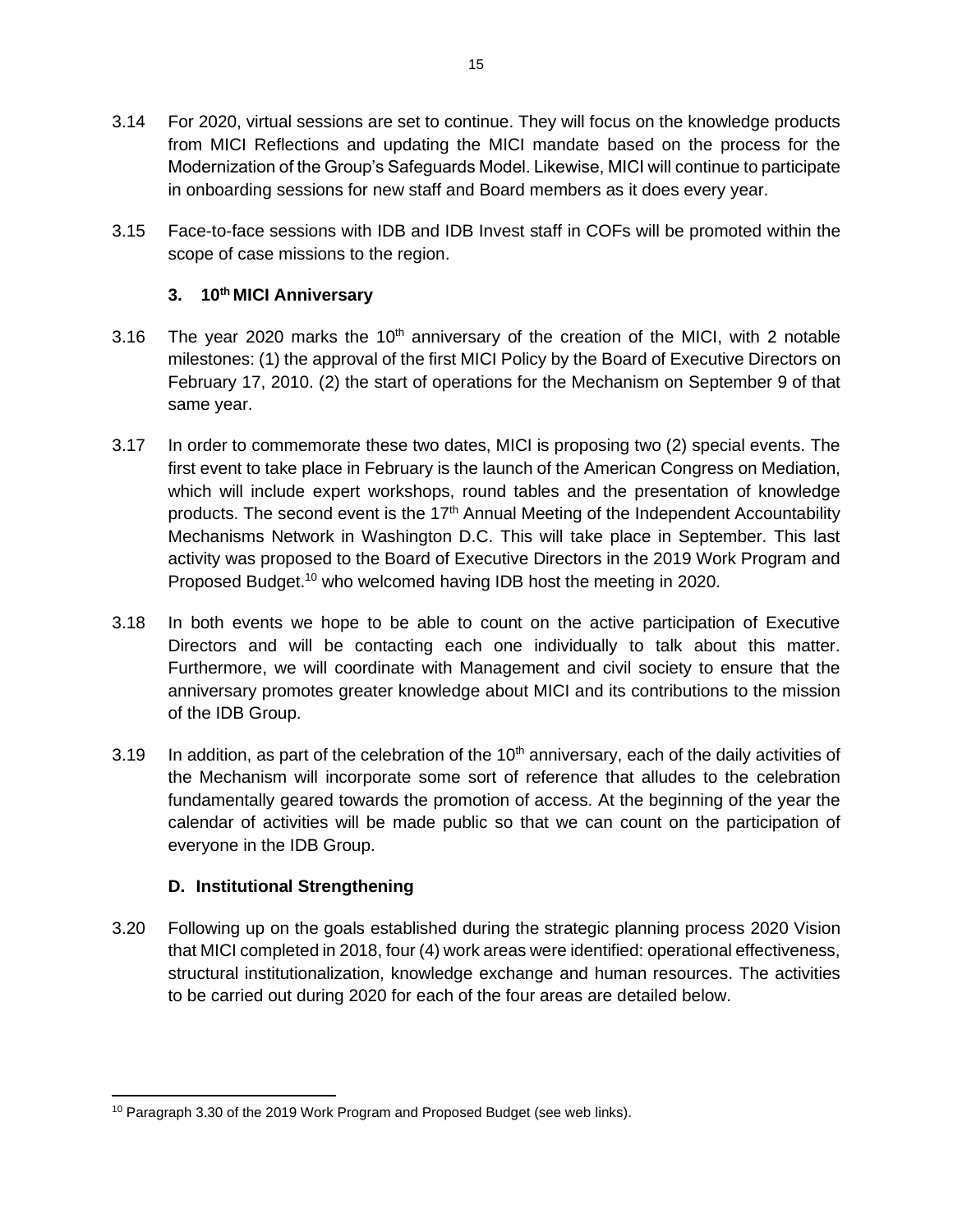#### <span id="page-16-0"></span>**1. Operational Effectiveness**

- 3.21 During the first half of 2020 OVE is expected to present the results of its review of MICI and recommendations for strengthening MICI's operation. The MICI team has actively collaborated with OVE during the evaluation period and will continue to be available to address and support the actions deemed necessary by the IDB and IIC Boards in response to the findings of the report and the recommendations contained in it.
- 3.22 As a result of the revamping of the IDB and IDB Invest Environmental and Social Safeguards, as well as the coming into force in 2020 of the IDB Invest Policy on Access to Information and potentially the revised version for IDB, MICI will set aside time and resources to study and train the MICI team, including the rosters of experts of both Phases. On the same note, once the Boards of Executive Directors of IDB and IIC give their approval for the proposed Policies, MICI will adjust its dissemination materials (printed and virtual) and will promote proactive actions for outreach to make the public aware of changes in the framework of environmental and social safeguards, access to information and their implications for MICI processes.
- 3.23 In terms of case management, it is important to point out that according to what was proposed by the IDB Group's Modernization of Safeguards Team in the document [\(GN-](http://idbdocs.iadb.org/wsdocs/getdocument.aspx?docnum=EZSHARE-169603605-7488)[2965-3\)](http://idbdocs.iadb.org/wsdocs/getdocument.aspx?docnum=EZSHARE-169603605-7488) Policy Profile, the process of adopting the new framework once approved will result in two treatment paths for MICI to deal with Requests, for an estimated period of approximately seven  $(7)$  years<sup>11</sup>: (i) for Requests received before approval of the new framework the currently in for ROPs will be applied, and (ii) for Requests related to operations approved under the new framework, the latter will apply .

### <span id="page-16-1"></span>**2. Structural Institutionalization**

3.24 As part of the institutionalization process, it is important to ensure that MICI is clearly embedded in the Bank's structure. As part of this effort, the Consolidated Procedures for the Committees of IDB and IDB Invest (document [DR-525-51\)](http://idbdocs.iadb.org/wsdocs/getdocument.aspx?docnum=EZSHARE-476570015-3496) include references to MICI; IDB and IDB Invest routinely include the MICI as a topic in agendas for new employee onboarding meetings; and OVE indicated how important it is to include references to the Mechanism in the new ROPs as part of its Safeguards Evaluation (2018). However, there are still areas to work on, such as standardization of certain documents in which citing/including MICI Policy must be taken into consideration, administrative procedures that need to be consistent with the Policy and currently do not contain language regarding it, and lastly, seek to standardize certain MICI-specific administrative issues, particularly regarding human resources that diverge from those in Bank guidelines and/or procedures and that negatively impact the institutionalization of the Mechanism.

<sup>11</sup> See paragraph 5.5 of document GN-2965-3.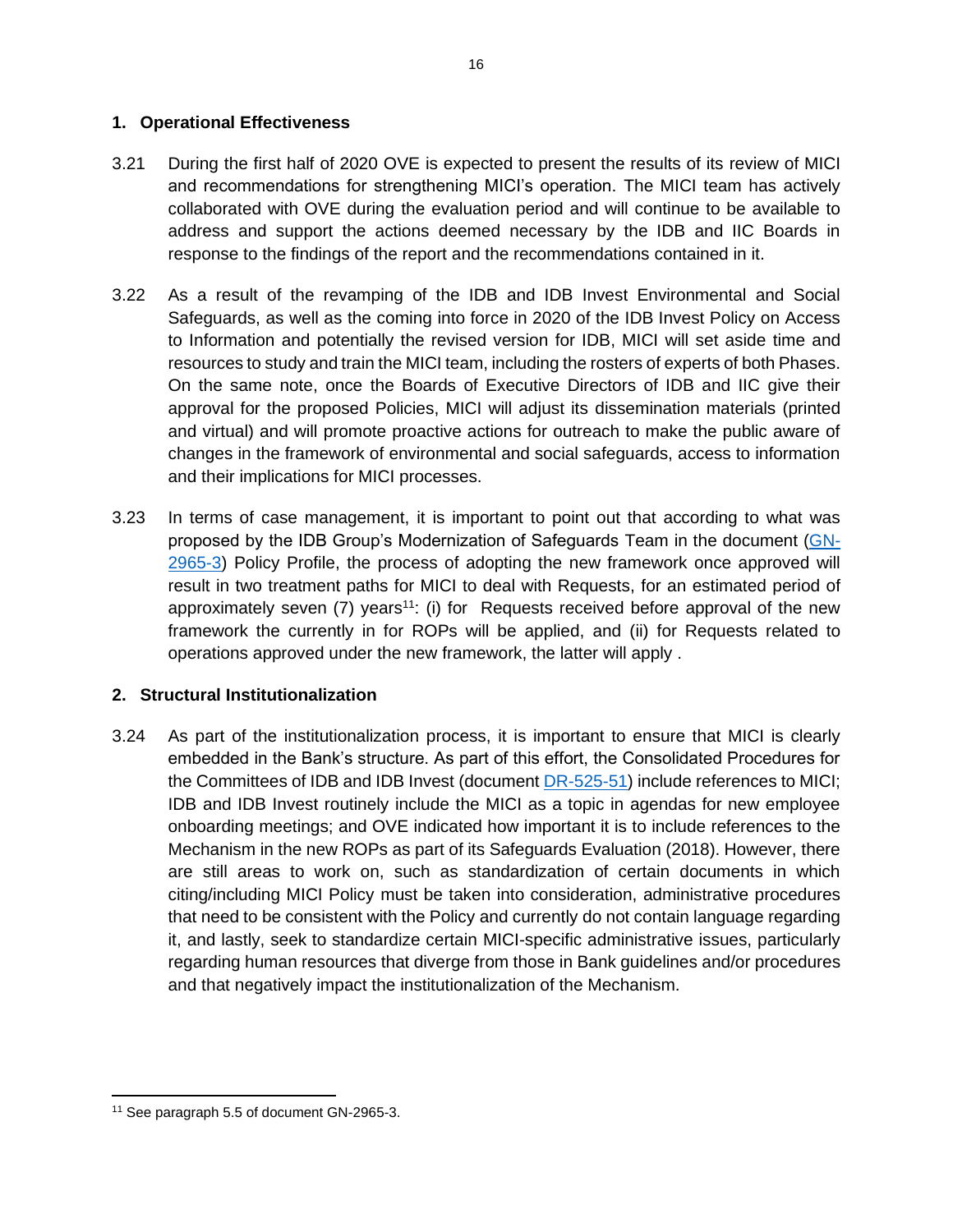### <span id="page-17-0"></span>**3. Knowledge Sharing**

3.25 In relation to joint activities with sister institutions that seek to maximize collaboration in external outreach actions, the exchange of best practices and the creation of synergies in joint case management, MICI will continue to work with peer organizations and other multilateral agencies, as well as academia, in order to strengthen the global accountability framework. It should be mentioned that the 17<sup>th</sup> Annual IAM Meeting, which MICI will host, is one of the actions that will be carried out in 2020 to promote knowledge exchange.

## <span id="page-17-1"></span>**4. Human Resources**

3.26 Regarding human resources, MICI has a structure composed of seven (7) staff positions  $(HC)^{12}$  and 10 consultants<sup>13</sup> (CWF), which has been organized in four (4) functional clusters as shown in Figure 8: Consultation Phase, Compliance Review Phase, Outreach and Learning and Management.



**Figure 8 2019 Organizational Structure**

 $12$  Currently, a staff member is on maternity leave and one (1) staff position remains vacant, but after the selection process performed, an official currently serving as a consultant at MICI will occupy the position in January 2020. <sup>13</sup> One (1) consultant position will be eliminated at the end of 2019 as the official currently hired under this modality has been selected to fill the vacant staff position.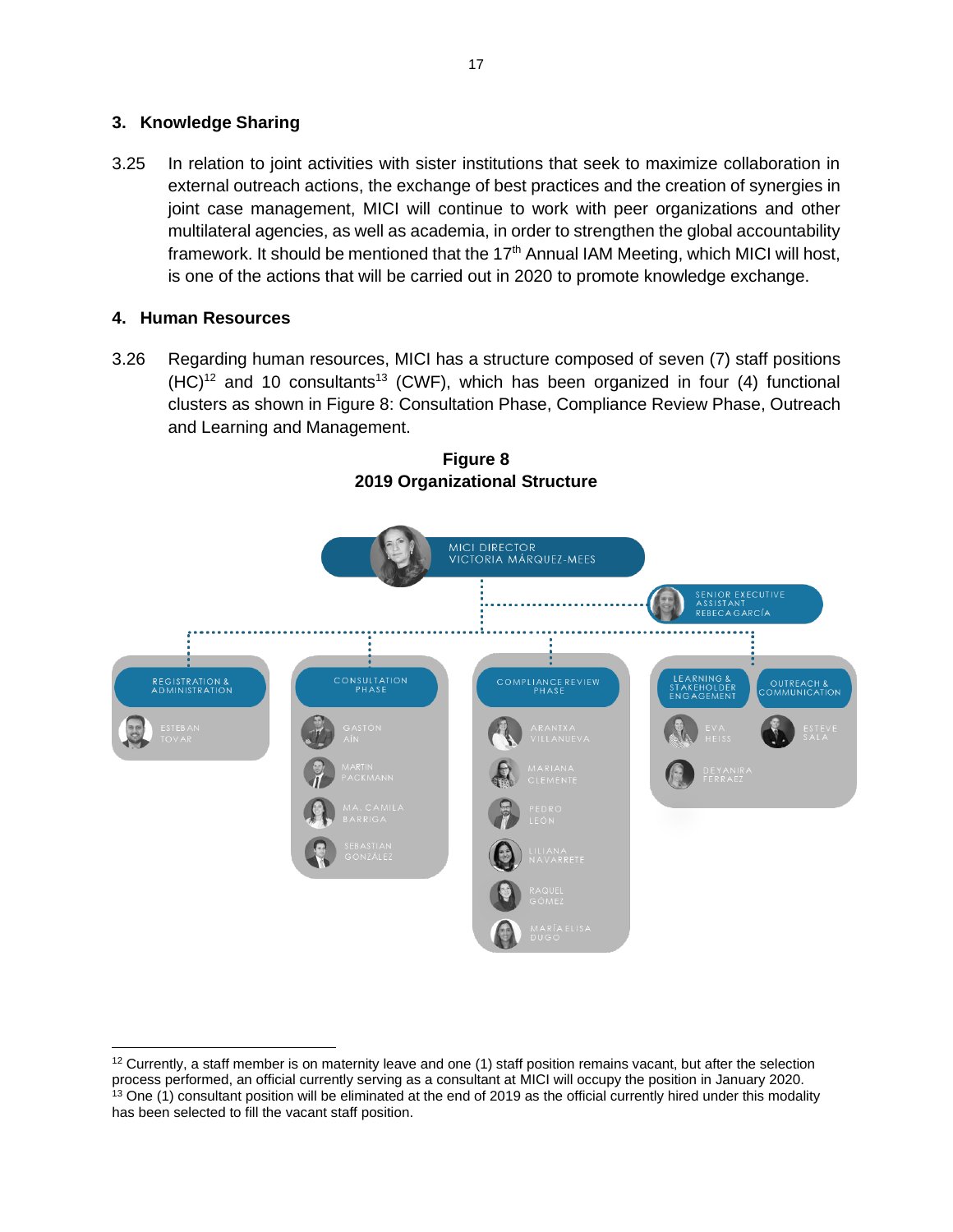3.27 In terms of the structure by contract type, it can be divided into three (3) groups (see Table 2), two of which are non-renewable: (i) three (3) positions as determined by paragraphs 52-55 in the MICI-IDB Policy as having specific conditions for eligibility and renewal, as well as limitations for subsequent employment; (ii) four (4) staff positions (HC) that can be renewed; (iii) ten full-time consultant positions, whose hiring is subject to the AM-650 policy on Complementary Labor. Table 2 provides details about the hiring conditions for each of the three (3) groups, with identified weaknesses highlighted in italics.

| <b>Position</b>                                      | Type of position and<br>appointment                                                                                                                                                               | <b>Limitations</b>                                                                                                                                                 |  |  |  |  |
|------------------------------------------------------|---------------------------------------------------------------------------------------------------------------------------------------------------------------------------------------------------|--------------------------------------------------------------------------------------------------------------------------------------------------------------------|--|--|--|--|
|                                                      | Group I. Positions defined in the Policy of MICI-BID                                                                                                                                              |                                                                                                                                                                    |  |  |  |  |
| <b>MICI Director</b>                                 | Executive position                                                                                                                                                                                | Five-year period, with potential of renewal for another five (5)<br>years.                                                                                         |  |  |  |  |
|                                                      | appointed by the Board<br>of Executive Directors                                                                                                                                                  | Candidates for this position may not have worked for the IDB<br>Group in the three (3) years prior to the appointment.                                             |  |  |  |  |
|                                                      |                                                                                                                                                                                                   | Permanent limitation on working with the IDB Group after the<br>end of the term of appointment.                                                                    |  |  |  |  |
|                                                      |                                                                                                                                                                                                   | Five-year period - non-renewable.                                                                                                                                  |  |  |  |  |
| <b>Consultation Phase</b><br>Coordinator             | Principal<br>Specialist/Senior Adviser<br>Position. MICI Director                                                                                                                                 | Candidates for this position may not have worked for the IDB<br>Group in the three (3) years prior to the appointment.                                             |  |  |  |  |
|                                                      | responsible for selection                                                                                                                                                                         | Permanently prohibited to work in the IDB Group at the end of<br>the period                                                                                        |  |  |  |  |
|                                                      |                                                                                                                                                                                                   | Five-year period - non-renewable.                                                                                                                                  |  |  |  |  |
| <b>Compliance Review</b><br><b>Phase Coordinator</b> | Principal<br>Specialist/Senior Adviser<br>Position. MICI Director                                                                                                                                 | Candidates for this position may not have worked for the IDB<br>Group in the three (3) years prior to the appointment.                                             |  |  |  |  |
|                                                      | responsible for selection                                                                                                                                                                         | Permanently prohibited to work in the IDB Group at the end of<br>the period                                                                                        |  |  |  |  |
|                                                      |                                                                                                                                                                                                   |                                                                                                                                                                    |  |  |  |  |
| <b>Group II. HQ Staff Position</b>                   |                                                                                                                                                                                                   |                                                                                                                                                                    |  |  |  |  |
| 3 HC                                                 | Specialist position                                                                                                                                                                               | Requires extensive knowledge of the specific areas in which<br>candidate will be working, as well as knowledge of the policies<br>and procedures of the IDB Group. |  |  |  |  |
|                                                      |                                                                                                                                                                                                   | Three-year period - renewable                                                                                                                                      |  |  |  |  |
| 1 HC                                                 | Provides administrative support, which requires knowledge of<br>Administrative Assistant<br>administrative functions, as well as knowledge about the<br>structure and procedures of the IDB Group |                                                                                                                                                                    |  |  |  |  |
|                                                      |                                                                                                                                                                                                   | Indefinite employment (this only applies to the staff member<br>currently holding this position)                                                                   |  |  |  |  |
|                                                      |                                                                                                                                                                                                   |                                                                                                                                                                    |  |  |  |  |

## **Table 2 Provisions for Director and Coordinator Positions**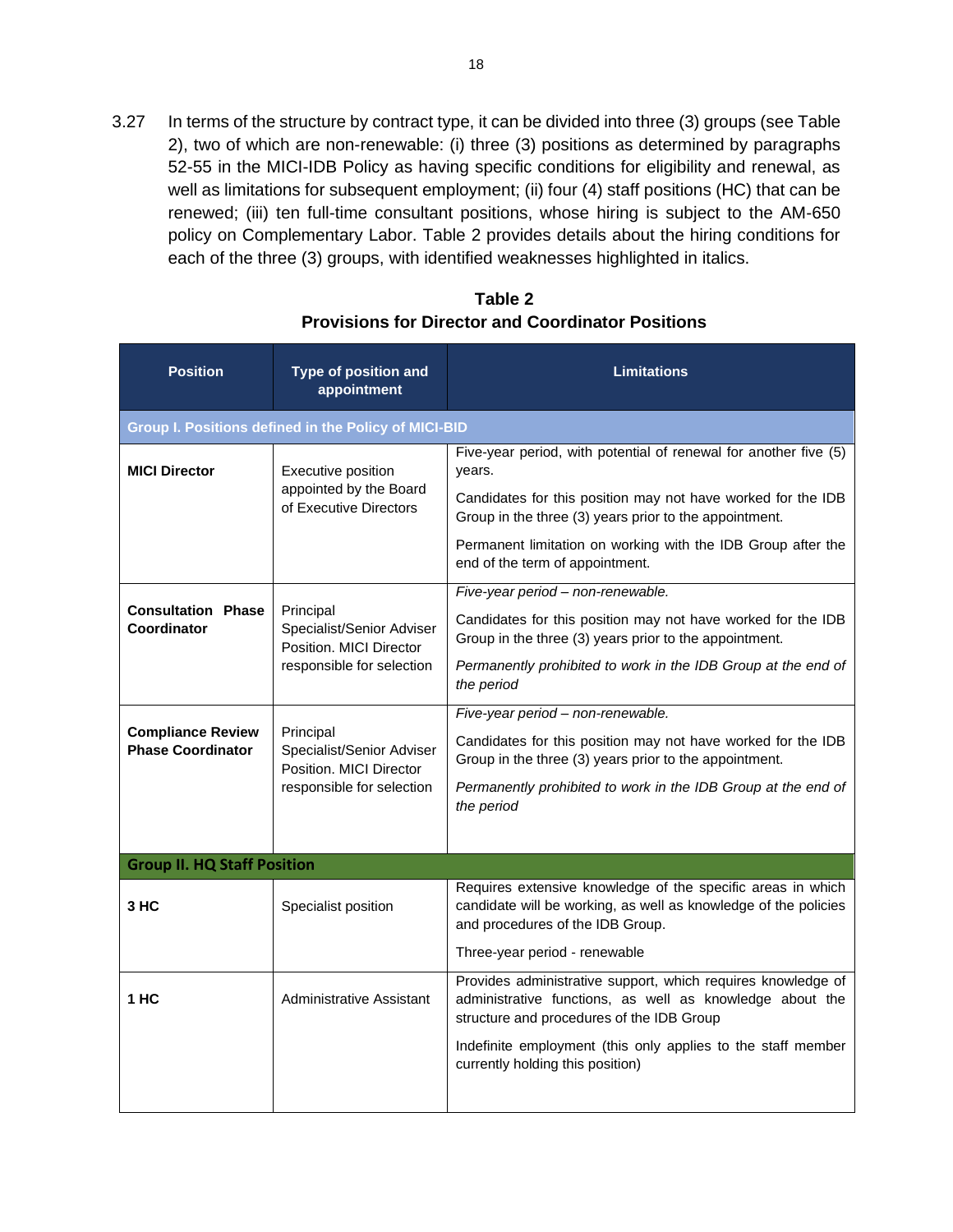|                      | <b>Group III. Consultant positions hired under Policy AM-650</b>                                                                      |                                                                                                                                                                                                                                                                                                                      |  |  |  |  |  |  |  |  |
|----------------------|---------------------------------------------------------------------------------------------------------------------------------------|----------------------------------------------------------------------------------------------------------------------------------------------------------------------------------------------------------------------------------------------------------------------------------------------------------------------|--|--|--|--|--|--|--|--|
| <b>7 consultants</b> | Roles of Official or Case<br>Assistant in the<br>Consultation and<br><b>Verification Phases</b><br>Access Promotion                   | Requires extensive knowledge of the specific work areas within<br>MICI, whether this be conflict resolution or investigations.<br>Knowledge of the Policies and procedures of the IDB Group is<br>also required in order to provide meaningful assistance in<br>managing cases.<br>Three-year period - non-renewable |  |  |  |  |  |  |  |  |
| 3 consultants        | Hired to temporarily<br>assist with case<br>management during<br>periods of excess<br>workload and as cover<br>during maternity leave | Requires knowledge of the operation of the Mechanisms and/or<br>multilateral banks in order to perform the functions assigned<br>from the beginning of contract. No large investment in training<br>required.<br>Maximum three-year period - non-renewable                                                           |  |  |  |  |  |  |  |  |

3.28 Figures 9 and 10 show the expiration dates of the contracts for the members of the in groups I and III. As shown, between 2020 and 2021, 75% of the MICI structure would be replaced. Considering that MICI's work is based on the knowledge and ability of its team, this insight denotes the significant vulnerability of the Mechanism's structural organization. This needs to be addressed in order to avoid skill loss and shortcomings in the implementation of our mandate.



**Figure 9 Group I – Contract's Expiration 2019-2022**

 \*Current MICI Director's mandate ends in case of non-renewal. Source: HRD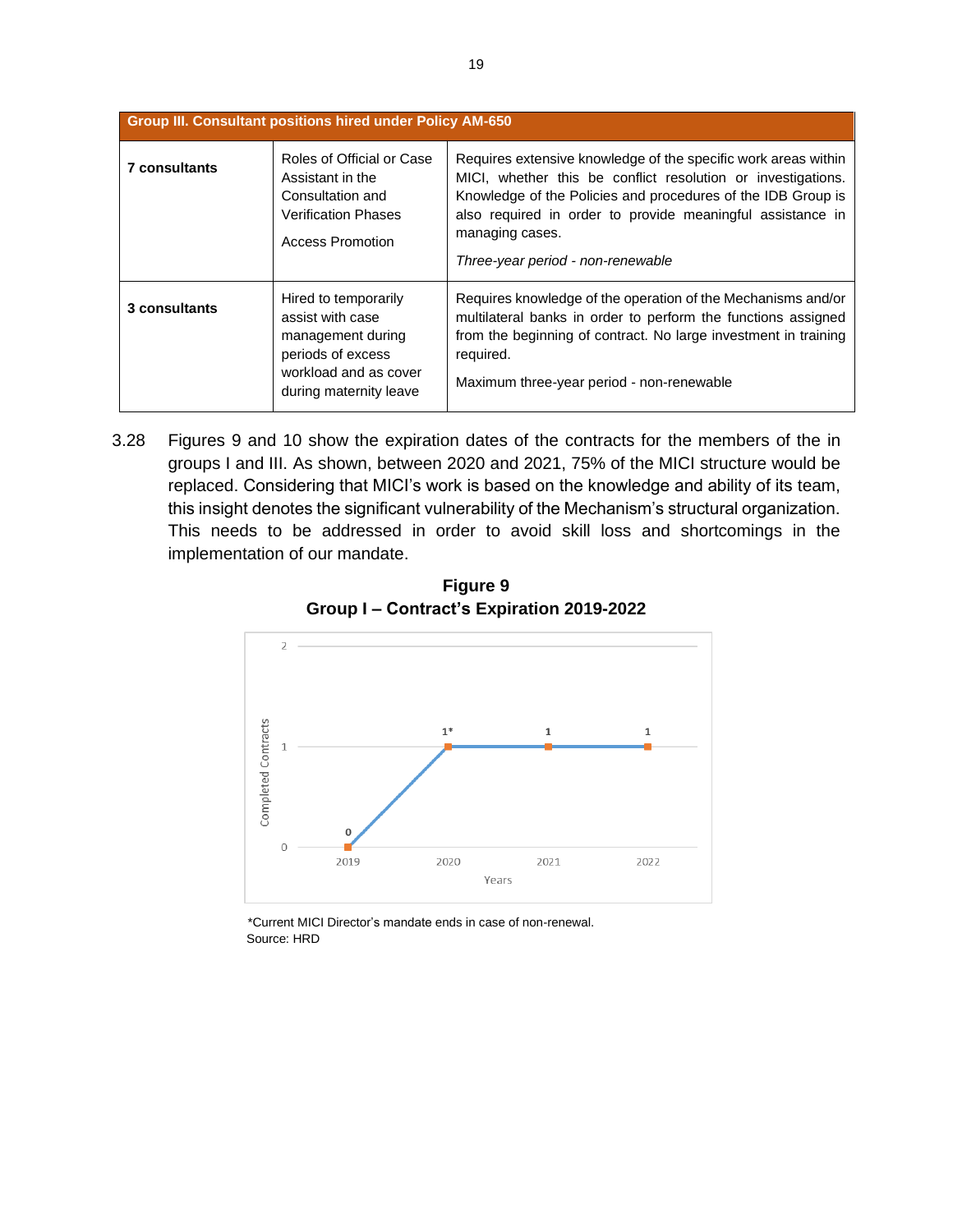

- 3.29 MICI has found two (2) areas that represent an opportunity for strengthening. The first is in regard to the Phase Coordinator position, which entails a high level of technical specialization and whose current contractual terms are not in line with similar positions at other accountability mechanisms or with the principal specialist position within the IDB Group. MICI feels that limiting the position to a period of five (5) years with no renewal option and being permanently banned from working with the IDB Group in the future reduces the candidate pool, increases training investment costs and prevents the strengthening of the Mechanism in the areas of predictability and consistency. We believe that it is crucial that OVE addresses this topic in its review so as to issue recommendations to address it.
- 3.30 The second area of opportunity is found within Group III. As already known to the Board of Executive Directors, the "Flexible and Efficient Workforce Management Framework" ("Flexible Framework," document [GN-2606-21\)](http://idbdocs.iadb.org/wsdocs/getdocument.aspx?docnum=EZSHARE-441247029-1017) refers exclusively to workforce financed by Management's administrative budget, and does not include MICI,<sup>14</sup> since is not currently part of the current staffing control. MICI understands the rationale behind this; however, it must be noted that the Complementary Workforce model was changed in 2018 and established constraints on consultant contracts that did not previously exist and these changes did apply to all consultants hired by the Bank without exception. These two (2) actions inadvertently increased MICI's structural weakness, since once the complementary workforce contracts expire, the consultants currently in the team cannot be rehired.

<sup>&</sup>lt;sup>14</sup> In addition to MICI, this framework also excludes the Board of Executive Directors, the Independent Consultation and Investigation Mechanism, the Office of Assessment and Oversight, the Executive Secretary of Staff Retirement Plans and the Administrative Tribunal.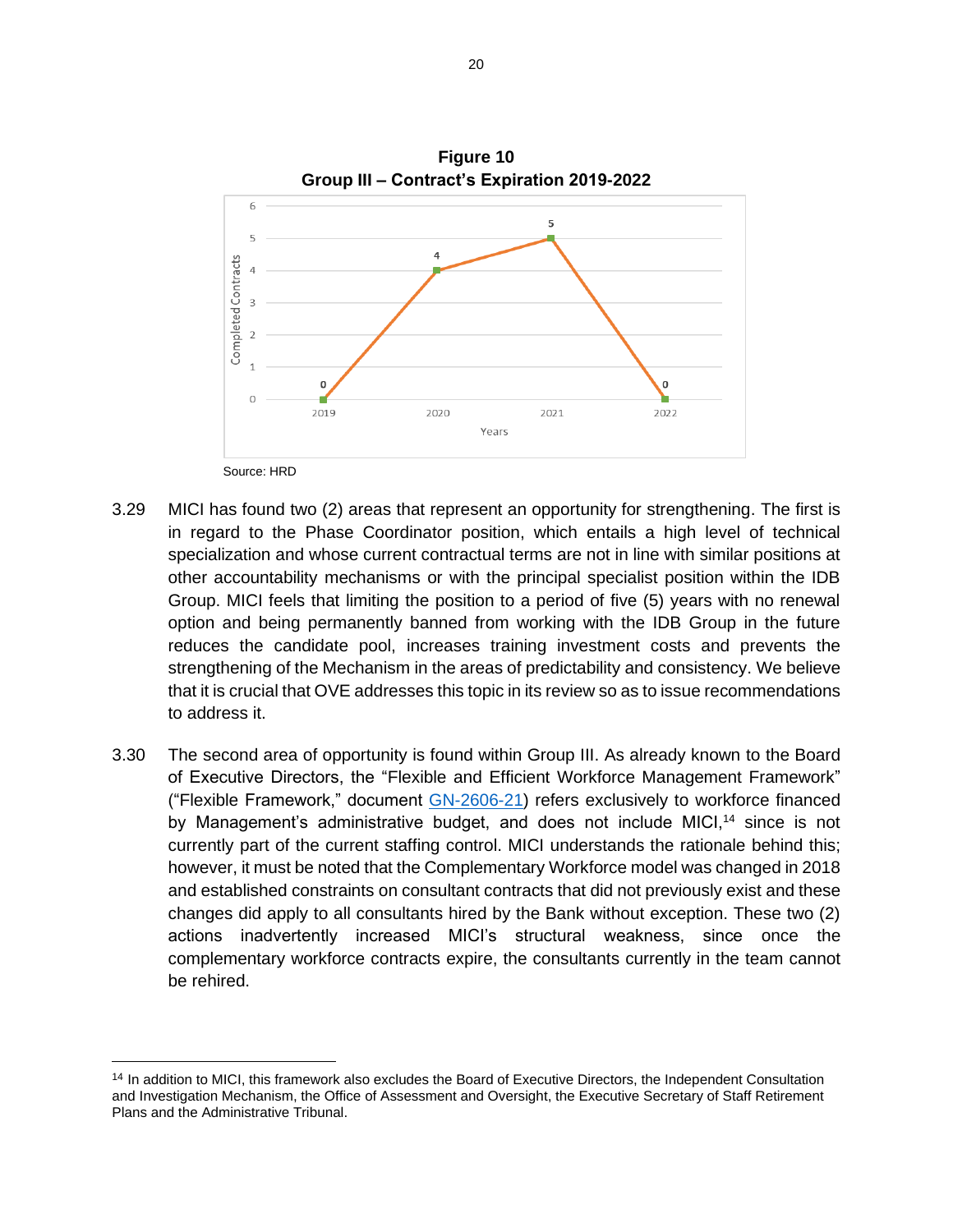- 3.31 From MICI's perspective, there are two (2) possible solutions. (a) to propose to the Board of Directors a progressive adjustment scheme for MICI that follows the guidelines established in the Flexible Framework; (b) to explore the possibility of creating a hiring modality limited to independent offices that allows for the renewal under specific criteria. For MICI, option (a) is considered the better alternative, being also the option that ensures standardized application of what has already been approved for Management. The MICI proposes to undertake during 2020 a detailed analysis with the support of HRD so that based on it, a formal proposal could be considered by the Board within the scope of the 2021 Program.
- 3.32 Finally, resuming the topic of activities related to the current human resources currently under contract with MICI, two (2) selection processes will need to be carried out in 2020. The first process involves the position of MICI Director. If the contract for the current director is not renewed, the termination date of her contract is August 15, 2020. The second selection process involves the position of Compliance Review Phase Coordinator, since the contract for the current coordinator ends on January 16, 2021.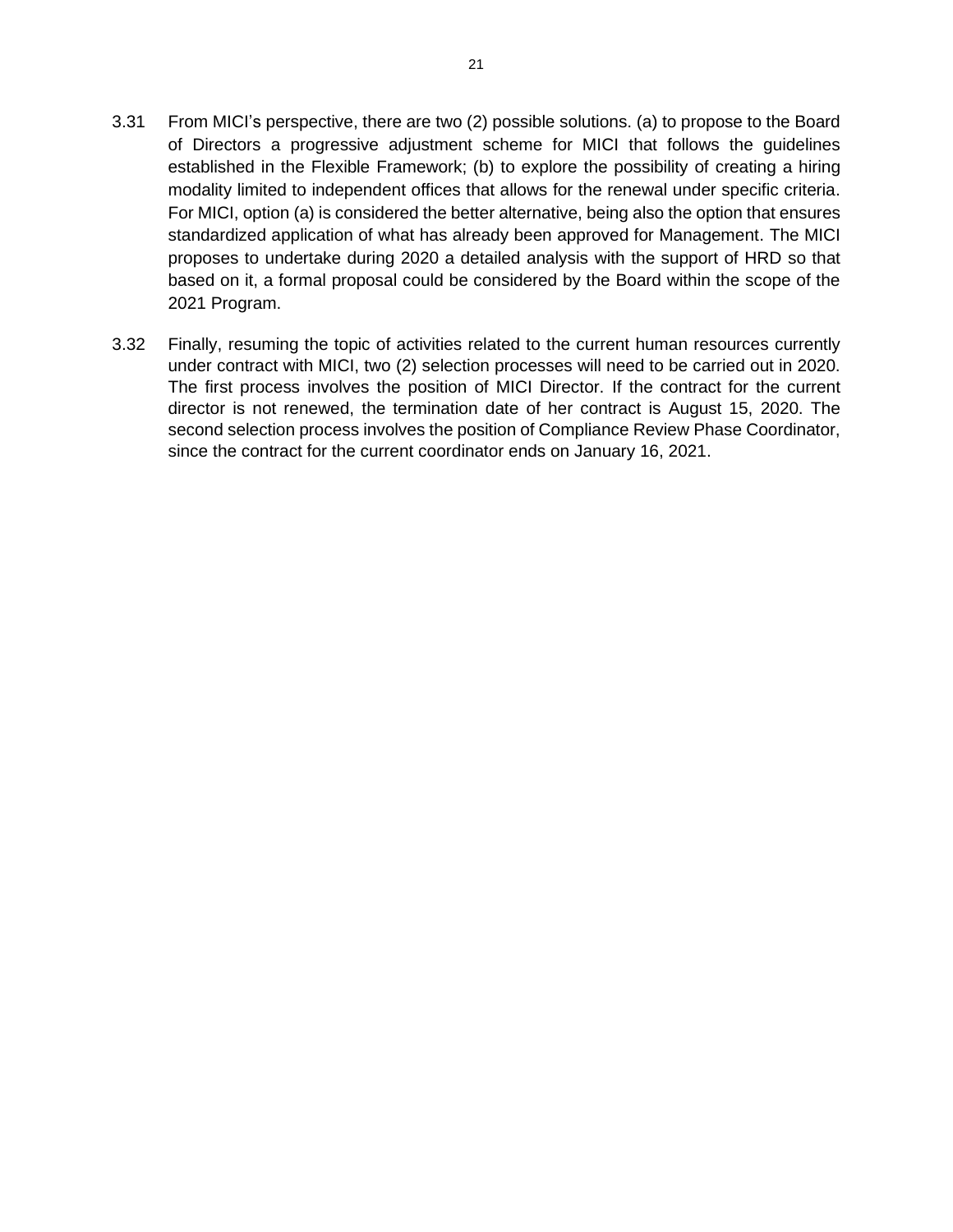#### **IV. PROPOSED BUDGET**

- <span id="page-22-0"></span>4.1 As in previous years, this budget proposal has been prepared using a zero-based budgeting method that estimates the resources necessary to perform the activities which MICI is certain will occur, plus an allowance for funds required to manage the Requests estimated to be received in 2020. In addition, for estimation purposes, the level execution in the current year has been taken into consideration plus we have sought to maximize budgetary efficiencies while ensuring the robust implementation of the proposed Program.
- 4.2 The 2020 Budget requested has the following features in terms of presentation:
	- a) MICI develops its budget starting from a zero base and requests resources annually according to the program it proposes to implement.
	- b) The budgetary requirements are presented for each institution.
	- c) The staff salaries and benefits item (SLC) is relevant only to the IDB. As instructed by BDA, MICI has adopted the MBSI estimated by Management (3.7%)<sup>15</sup> which can vary based on the figure authorized by the Board. As a reminder, the budge for salaries and benefits is centrally managed.
	- d) In order to prevent cross-subsidies, the time that staff members plan to devote to providing services to IDB Invest has been monetized and presented as a CLC budgetary item.
	- e) The CLC+NLC budget is presented by function: Request Management, Learning, Outreach and Institutional Strengthening.
	- f) The Contingency Fund is considered a restricted item since the NLC funds allocation can only be accessed upon the authorization of the respective Board of Executive Directors. (See Conditions for Accessing the Contingency Fund in the web links section).
- 4.3 The following sections present the function-specific budgetary requirements for IDB and IDB Invest, and Annex II provides the itemized breakdown of these for more information.

### <span id="page-22-1"></span>**A. Budget Request to the IDB**

4.4 In general terms, the execution of the Program proposed by MICI for IDB in 2020 requires the approval of funds in the total amount of **US\$ 2,607,477**. This amount corresponds to 0% real growth and 2% nominal growth relative to the total approved in 2019 (US\$ 2,533,846).

<sup>15</sup> Percentage proposed in the [2020 Budget Call for the Preparation of the Program and Budget Proposal](https://idbg.sharepoint.com/teams/ez-MICI/admin/BudgetPlanningandExecution/Fiscal%20Year%202020/Planning%202020/2020%20Budget%20Call%20-%20Distributed%20to%20VPs%20and%20STC%20-%20FINAL.pdf) document.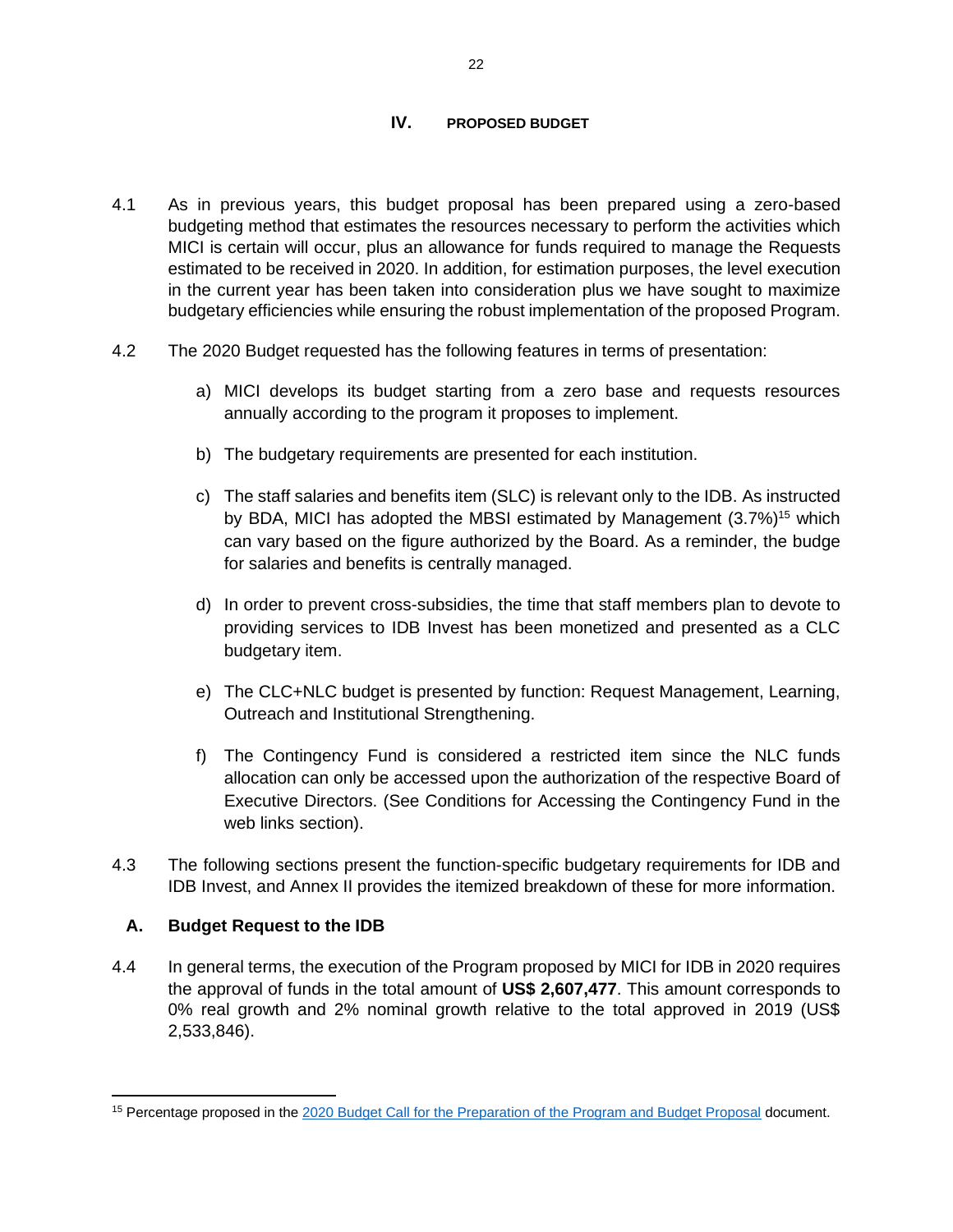- 4.5 Regarding staff costs (SLC), the 2020 budget provides for an allocation of US\$1,595,478 (6% higher than 2019), as shown in Table 3. The increase is due to the following: (i) the estimated MBSI and (ii) the Grade of the staff position approved in 2019, currently vacant (see footnotes 12 and 13). Originally the staff position was estimated at Grade 7, however given the functions to be performed and the experience required, it has been adjusted to Grade 5 based on Bank guidelines. To offset the additional cost in SLC, a consultant position is being eliminated, which will reduce CLC costs.
- 4.6 Given that some of the functions of this staff position relate to Request Management, and that are currently performed by a consultant, the CLC cost item has been reduced in 2020.
- 4.7 Regarding the activities for Learning and Outreach<sup>16</sup>, the 2020 Budget reduces the first item compared to 2019 since the Learning activities and products scheduled for 2020 require less investment. In Outreach, the allocation has been increased to cover the costs of the one-off events and products planned to commemorate the  $10<sup>th</sup>$  MICI Anniversary (Section III paragraphs 3.16 to 3.19).
- 4.8 Finally, regarding Institutional Strengthening, the increase in this item is due to the fact that we have observed that the allocation in previous years was insufficient to cover the activities to be carried out and, in addition, in 2020 greater training requirements are considered due to the changes generated by personnel turnover, OVE's evaluation results and adjustments in the safeguards framework and information policies for the IDB and IDB Invest.
- 4.9 Table 3 shows the proposed allocations by item for 2020 which, even if contemplating changes in allocation between cost items, does not involve real increases in the total budget requested.

<sup>&</sup>lt;sup>16</sup> Outreach, Learning, Institutional Strengthening and administrative costs are divided between IDB and IDB Invest.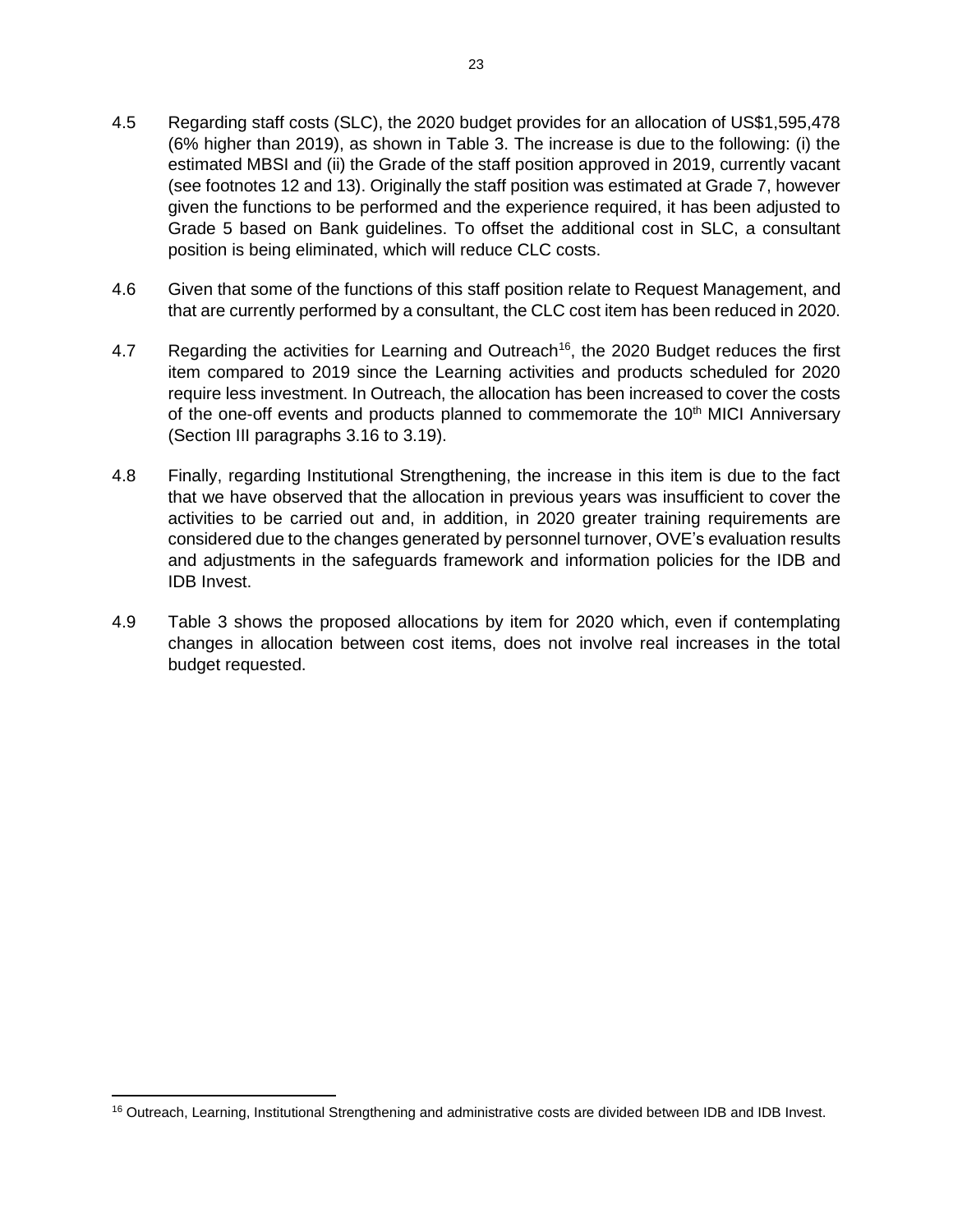**Table 3 2020 Proposed Budget and Comparison to Approved 2019 Budget – IDB**

|                                                                          | <b>IDB BUDGET</b>                       |           |                                                                        |           |                                    |           |                                                                             |
|--------------------------------------------------------------------------|-----------------------------------------|-----------|------------------------------------------------------------------------|-----------|------------------------------------|-----------|-----------------------------------------------------------------------------|
| <b>Concept</b>                                                           | 2019<br>Approved<br>Budget <sup>1</sup> |           | <b>Total estimated</b><br>execution at the<br>end of 2019 <sup>2</sup> |           | 2020<br>Proposeed<br><b>Budget</b> |           | % Variation 2019<br><b>Budget with</b><br>respecto to 2020<br><b>Budget</b> |
| STAFF LABOR COSTS (SLC) <sup>3</sup>                                     |                                         |           |                                                                        |           |                                    |           |                                                                             |
| <b>Total Personnel Costs (SLC)</b>                                       | \$                                      | 1,503,763 | \$                                                                     | 1,163,937 | \$                                 | 1,595,478 | 6%                                                                          |
| <b>COMPLEMENTARY LABOR COSTS (CLC) AND NON-</b><br>PERSONNEL COSTS (NLC) |                                         |           |                                                                        |           |                                    |           |                                                                             |
| <b>Requests Management</b>                                               |                                         |           |                                                                        |           |                                    |           |                                                                             |
| <b>Subtotal Requests Management</b>                                      | \$                                      | 888,583   | \$                                                                     | 986,061   | \$                                 | 846,969   | -5%                                                                         |
| Learning                                                                 |                                         |           |                                                                        |           |                                    |           |                                                                             |
| <b>Subtotal Learning</b>                                                 | \$                                      | 44,500    | \$                                                                     | 44,511    | \$                                 | 20,500    | $-54%$                                                                      |
| <b>Outreach and MICI Anniversary</b>                                     |                                         |           |                                                                        |           |                                    |           |                                                                             |
| Subtotal Outreach and MICI Anniversary                                   | \$                                      | 57.000    | \$                                                                     | 61.033    | \$                                 | 75.500    | 32%                                                                         |
| <b>Institutional Strengthening</b>                                       |                                         |           |                                                                        |           |                                    |           |                                                                             |
| <b>Subtotal Institutional Strengthening</b>                              | \$                                      | 10,000    | \$                                                                     | 43,371    | \$                                 | 19,000    | 90%                                                                         |
| Subtotal CLC and NLC - non-restricted component                          | \$                                      | 1,000,083 | \$                                                                     | 1,134,977 | \$                                 | 961,969   | $-4%$                                                                       |
| Contingency Fund - restricted component <sup>4</sup>                     | \$                                      | 50,000    | \$                                                                     |           | \$                                 | 50,000    | 0%                                                                          |
| Total CLC and NLC - restricted + nonrestricted<br>components             | \$                                      | 1,050,083 | \$                                                                     | 1,134,977 | \$                                 | 1,011,969 | $-4%$                                                                       |
| <b>Total MEC Budget</b>                                                  | \$                                      | 2,553,846 | \$                                                                     | 2,298,913 | \$                                 | 2,607,447 | 2%                                                                          |

1. The figures correspond to the approved Budget for 2019, including the final adjustment to MBSI / 2. Estimate presented in the Quarterly Financial and Activities Report. 2019 Second Quarter, available under the web links / 3. Includes the 3.7% increase in salaries as reported by the Bank and the increase in Grade of the approved position in 2019 / 4. The Contingency Fund may only be used for the Request Management.

### <span id="page-24-0"></span>**B. Budget Request to IDB Invest**

4.10 With regard to MICI's 2020 budget for IDB Invest, it must first be noted how it is managed so as to maximize the efficiency of the funds received: (1) The IDB Invest budget does not include SLC staff costs because MICI staff members are IDB employees, not IDB Invest employees. The time spent by MICI staff (SLC) dedicated to IDB Invest is covered by an allocation in CLC. (2) An SLA is signed annually with IDB Invest including the amount of unrestricted CLC and NLC funds to be transferred to MICI at the beginning of the year and commits IDB Invest to keep the contingency fund amount available should its use be required.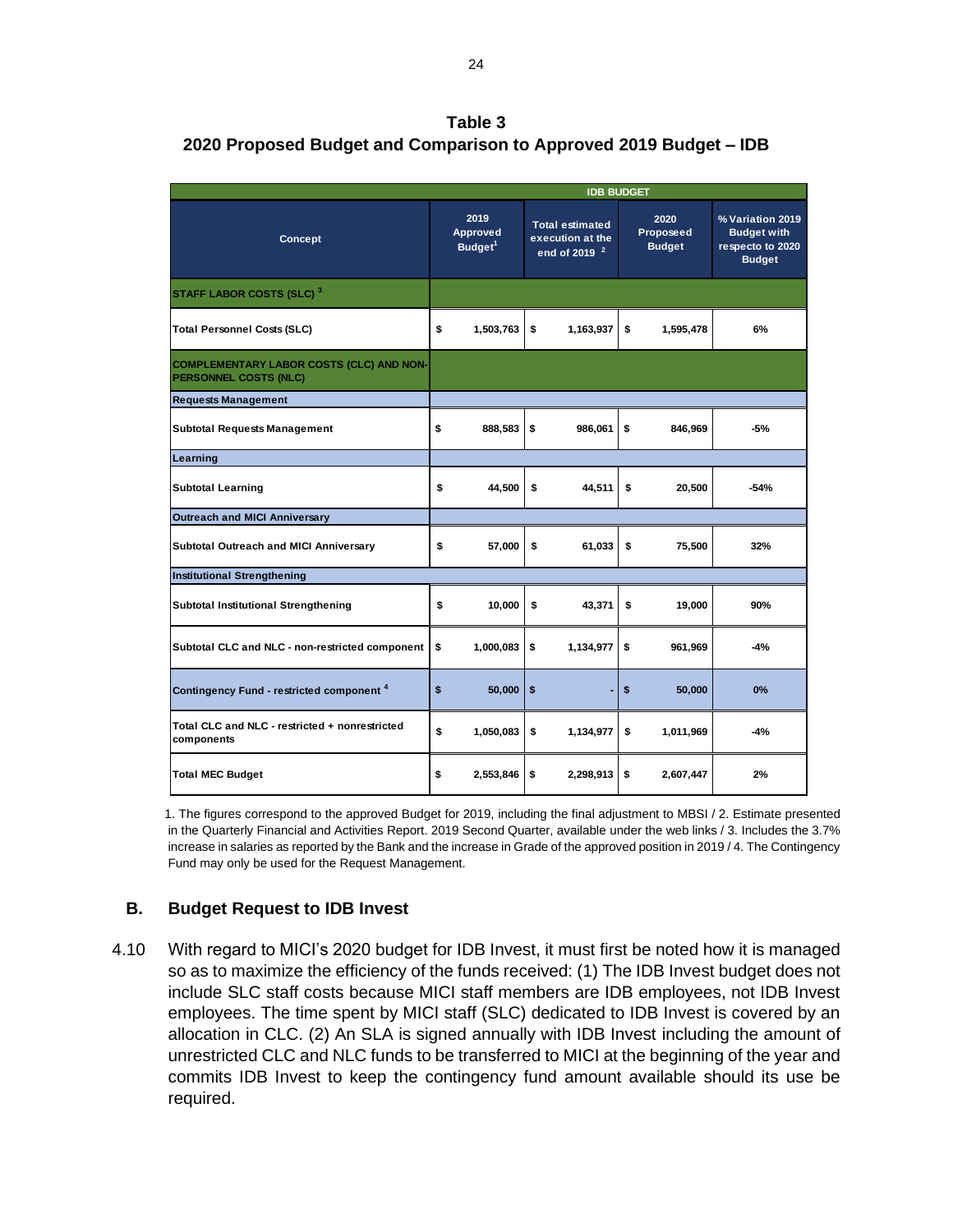- 4.11 Every quarter, MICI reports to the Board of Executive Directors on budget execution as provided for in paragraph 66 of the MICI-IIC Policy. It is also worth noting that at the end of every year, MICI returns non-restricted funds that were not used to IDB Invest.
- 4.12 In general terms, for IDB Invest the execution of the Program proposed by MICI in 2020 requires the approval of funds in the total amount of **US\$ 603,721** for its execution. This amount corresponds to 0% real growth and 2% nominal growth relative to the total approved in 2019 (US\$ 591,303).
- 4.13 With regard to Request Management, the amount proposed reflects the allocations to cover the costs of the two (2) investigations approved in 2019 for the cases [MICI-CII-CO-](https://www.iadb.org/en/mici/request-detail-iic?ID=MICI-CII-CO-2018-0133&nid=23506)[2018-0133](https://www.iadb.org/en/mici/request-detail-iic?ID=MICI-CII-CO-2018-0133&nid=23506) and [MICI-CII-GU-2018-0136,](https://www.iadb.org/en/mici/request-detail-iic?ID=MICI-CII-GU-2018-0136&nid=23508) as well as the initial management of two (2) new Requests that may be received (see paragraph 3.4)
- 4.14 In terms of Learning, Outreach and Institutional Strengthening, as well as administrative expenses, the operational synergies between IDB and IDB Invest translates into shared costs (see paragraphs 4.7 and 4.8 for more details)
- 4.15 Table 4 shows the proposed allocations for the MICI-IDB Invest budget for 2020, as well as the amounts approved in 2019 and the total estimated execution for this year. Like the IDB budget, it presents line adjustments in cost items but maintains a real growth of 0%.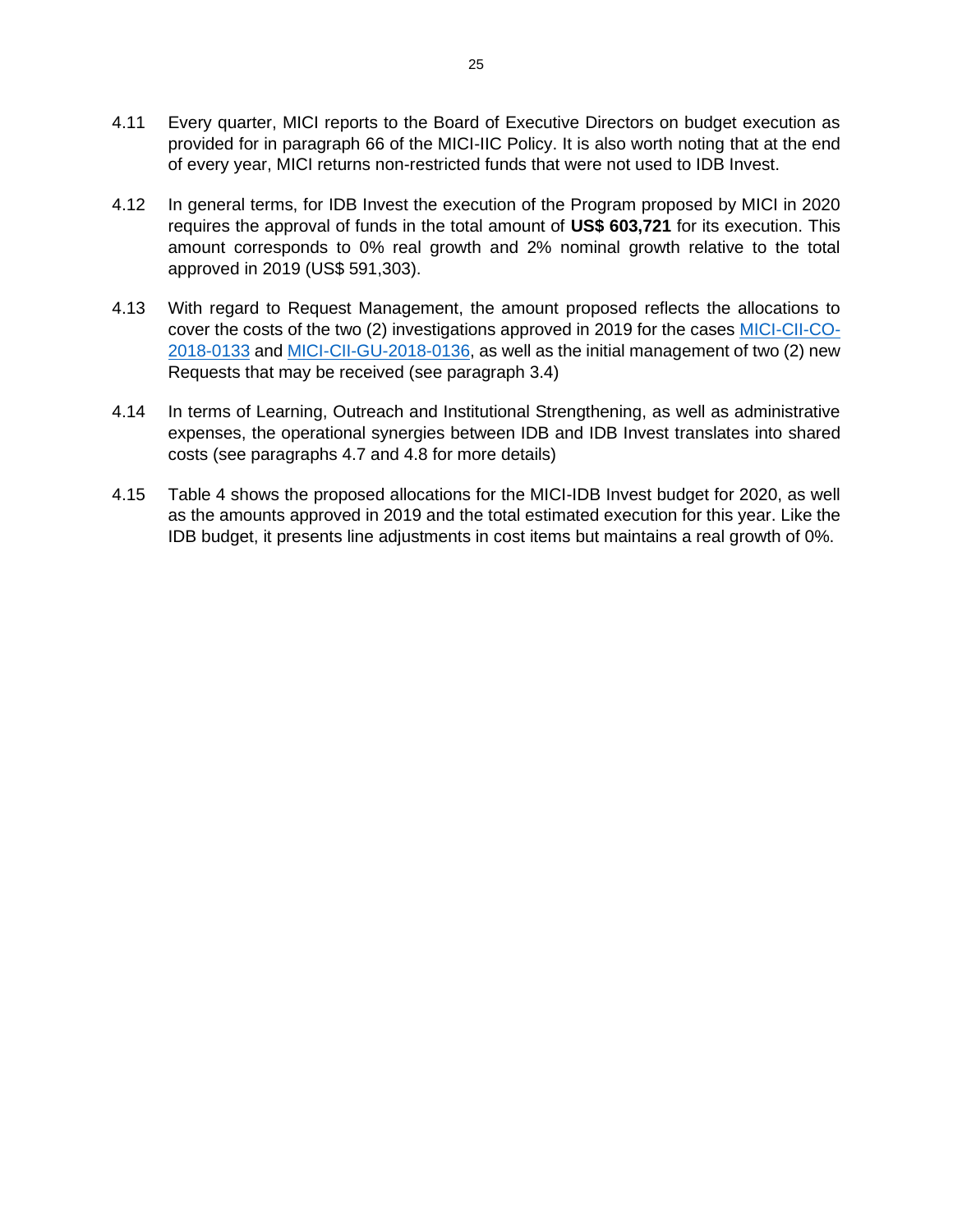## **Table 4 2020 Proposed Budget and Comparison to Approved 2019 Budget**

|                                                                                 | <b>IDB INVEST BUDGET</b>          |         |                                                                        |         |                                    |         |                                                               |
|---------------------------------------------------------------------------------|-----------------------------------|---------|------------------------------------------------------------------------|---------|------------------------------------|---------|---------------------------------------------------------------|
| Concept                                                                         | 2019<br>Approved<br><b>Budget</b> |         | <b>Total estimated</b><br>execution at the<br>end of 2019 <sup>1</sup> |         | 2020<br>Proposeed<br><b>Budget</b> |         | % Variation<br>2019 Budget<br>with respecto to<br>2020 Budget |
| <b>STAFF LABOR COSTS (SLC)</b>                                                  |                                   |         |                                                                        |         |                                    |         |                                                               |
| <b>Total Personnel Costs (SLC)</b>                                              | \$                                |         | \$                                                                     |         | \$                                 |         |                                                               |
| <b>COMPLEMENTARY LABOR COSTS (CLC) AND NON-</b><br><b>PERSONNEL COSTS (NLC)</b> |                                   |         |                                                                        |         |                                    |         |                                                               |
| Requests Management <sup>2</sup>                                                |                                   |         |                                                                        |         |                                    |         |                                                               |
| Subtotal Requests Management                                                    | \$                                | 437,303 | \$                                                                     | 352,575 | \$                                 | 454,721 | 4%                                                            |
| Learning                                                                        |                                   |         |                                                                        |         |                                    |         |                                                               |
| <b>Subtotal Learning</b>                                                        | \$                                | 40,500  | \$                                                                     | 40,355  | \$                                 | 7,500   | $-81%$                                                        |
| Outreach and MICI Anniversary <sup>2</sup>                                      |                                   |         |                                                                        |         |                                    |         |                                                               |
| <b>Subtotal Outreach and MICI Anniversary</b>                                   | \$                                | 78,500  | \$                                                                     | 78,618  | \$                                 | 96,500  | 23%                                                           |
| <b>Institutional Strengthening</b>                                              |                                   |         |                                                                        |         |                                    |         |                                                               |
| <b>Subtotal Institutional Strengthening</b>                                     | \$                                | 5,000   | \$                                                                     | 5,000   | \$                                 | 15,000  | 200%                                                          |
| Subtotal CLC and NLC - non-restricted component                                 | \$                                | 561,303 | \$                                                                     | 476,547 | \$                                 | 573,721 | 2%                                                            |
| Contingency Fund - restricted component 3                                       | \$                                | 30,000  | \$                                                                     |         | \$                                 | 30,000  | 0%                                                            |
| Total CLC and NLC - restricted + nonrestricted<br>components                    | \$                                | 591,303 | \$                                                                     | 476,547 | \$                                 | 603,721 | 2%                                                            |
| <b>Total MEC Budget</b>                                                         | \$                                | 591,303 | \$                                                                     | 476,547 | \$                                 | 603.721 | 2%                                                            |

#### **for IDB Invest**

1. Information according to the estimate made in the Quarterly Activity and Financial Report. 2019 Second Quarter, available in the web links. / 2. The CLC expenditure covers the time that MICI staff (SLC) provides services to the institution. / 3. The Contingency Fund may only be used for the Management of Requests.

## <span id="page-26-0"></span>**C. Final Considerations**

4.16 Based on the above, the Boards of Executive Directors of the IDB and the IIC are respectfully requested to consider and approve the 2020 Work Program and the Proposed Budget required for its execution.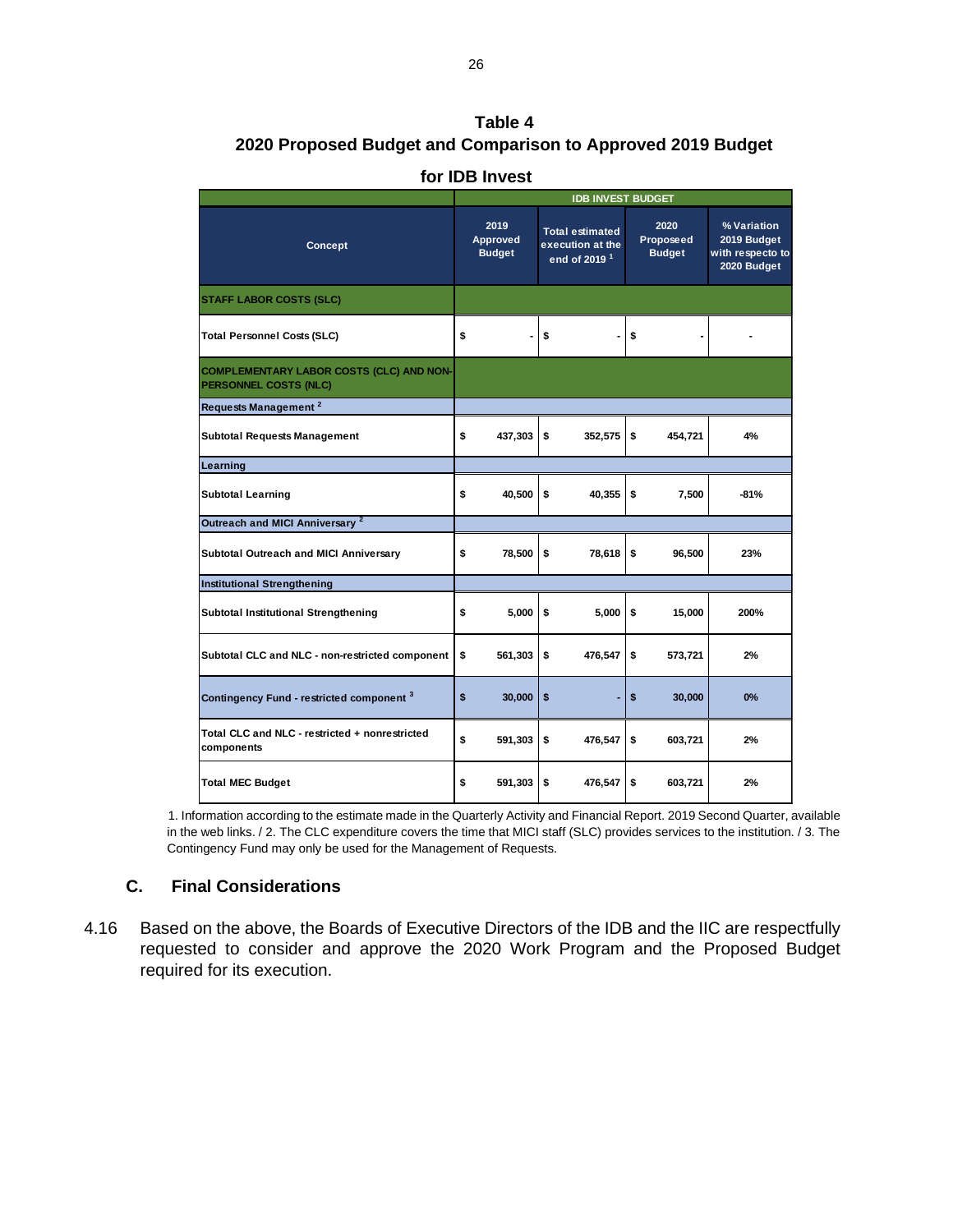|                | <b>Request Number</b>            | Project name and number | <b>Anticipated status at</b><br>year-end 2019                                                                                                     |                                                                  |  |  |  |  |  |  |  |
|----------------|----------------------------------|-------------------------|---------------------------------------------------------------------------------------------------------------------------------------------------|------------------------------------------------------------------|--|--|--|--|--|--|--|
|                | <b>Requests Received in 2019</b> |                         |                                                                                                                                                   |                                                                  |  |  |  |  |  |  |  |
| 1              | MICI-BID-BA-2019-0140            | January 14              | Coastal Risk Assessment and<br>Management Program<br>(2463/OC-BA)                                                                                 | Not Registered                                                   |  |  |  |  |  |  |  |
| $\mathbf{2}$   | MICI-BID-CH-2019-0141            | January 29              | Alto Maipo Hydroelectric Power<br>Project (CH-L1067) Request III<br>(3008A/OC-CH and 3008B/OC-<br>CH)                                             | Not Eligible                                                     |  |  |  |  |  |  |  |
| 3              | MICI-BID-BR-2019-0142            | February 4              | São José dos Campos Urban<br>Structuring Program - Request III<br>$(2323/OC-BR)$                                                                  | Recommendation for<br><b>Compliance Review</b><br>in preparation |  |  |  |  |  |  |  |
| 4              | MICI-BID-AR-2019-0143            | February 11             | Plaza Logística S.A.<br>(2619A/OC-AR)                                                                                                             | Not Registered                                                   |  |  |  |  |  |  |  |
| 5              | MICI-BID-AR-2019-0144            | February 28             | Program for Production and<br>Tourism Infrastructure in the<br>Province of Rio Negro<br>(2491/OC-AR)                                              | In the monitoring of<br>agreements stage                         |  |  |  |  |  |  |  |
| 6              | MICI-BID-EC-2019-0145            | March <sub>5</sub>      | Program for the Reconstruction of<br>Electricity Infrastructure in Areas<br>Affected by the Earthquake in<br>Ecuador - Request II<br>(3906/OC-EC) | Not Registered                                                   |  |  |  |  |  |  |  |
| $\overline{7}$ | MICI-BID-GY-2019-0146            | March 5                 | "Electric Company Improvement<br>Program"<br>(3239/BL-GY and 3238/OC-GY)                                                                          | Not Registered                                                   |  |  |  |  |  |  |  |
| 8              | MICI-BID-AR-2019-0147            | April 4                 | Reconquista River Sanitation<br>Environmental Program - Request<br>(3256/OC-AR)                                                                   | Not Registered                                                   |  |  |  |  |  |  |  |
| 9              | MICI-BID-AR-2019-0148            | May 7                   | Reconquista River Sanitation<br>Environmental Program - Request<br>Ш<br>(3256/OC-AR)                                                              | In the monitoring of<br>agreements stage                         |  |  |  |  |  |  |  |
| 10             | MICI-BID-BR-2019-0149            | <b>May 29</b>           | Viva Cidade 2 Project,<br>Environmental and Urban<br>Revitalization of the Joinville<br>Municipality<br>(3410/OC-BR)                              | Not Registered                                                   |  |  |  |  |  |  |  |
| 11             | MICI-BID-AR-2019-0150            | June 12                 | Comprehensive Improvement<br>Project for the General Roca<br>Railway: Constitución Line - La<br>Plata<br>(2982/OC-AR)                             | In the monitoring of<br>agreements stage                         |  |  |  |  |  |  |  |
| 12             | MICI-BID-BR-2019-0151            | September<br>12         | Maués Integrated Sanitation<br>Program - PROSAIMAUES<br>(2846/OC-BR)                                                                              | Closure                                                          |  |  |  |  |  |  |  |
|                |                                  |                         | <b>Requests carried over from previous years</b>                                                                                                  |                                                                  |  |  |  |  |  |  |  |
| 13             | <b>BR-MICI004-2011</b>           | June 2011               | Neighborhood Improvement<br>Program Inhabit Brazil<br>(1126/OC-BR)                                                                                | Closure                                                          |  |  |  |  |  |  |  |

**Annex I. Requests Managed between January 1-October 15, 2019**